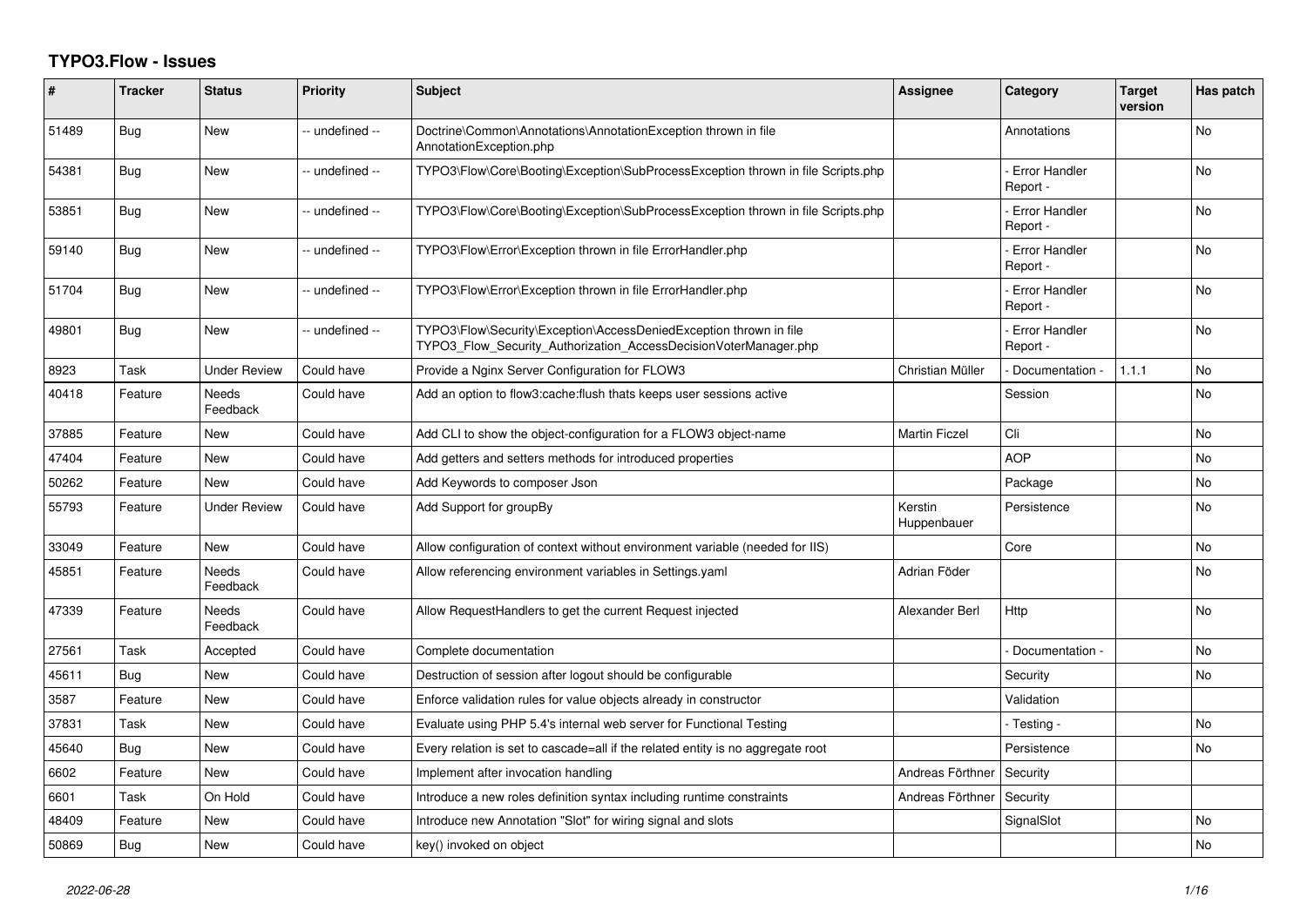| ∥ #   | <b>Tracker</b> | <b>Status</b>       | <b>Priority</b> | <b>Subject</b>                                                                                           | <b>Assignee</b>       | Category                    | <b>Target</b><br>version | Has patch |
|-------|----------------|---------------------|-----------------|----------------------------------------------------------------------------------------------------------|-----------------------|-----------------------------|--------------------------|-----------|
| 45386 | Bug            | <b>New</b>          | Could have      | Package::buildArrayOfClassFiles tries to determine class names from file paths                           |                       |                             |                          | <b>No</b> |
| 52185 | Bug            | <b>New</b>          | Could have      | PositionalArraySorter should detect recursive dependencies                                               |                       | <b>Utility</b>              |                          | <b>No</b> |
| 31484 | Feature        | Needs<br>Feedback   | Could have      | possibility to modify inner workings of proxy class builder                                              |                       |                             |                          | No        |
| 50342 | Bug            | <b>New</b>          | Could have      | PropertyMapper: Use of interface method before implementation check                                      |                       |                             |                          | <b>No</b> |
| 55953 | Task           | <b>New</b>          | Could have      | Repair and streamline ValueObject support                                                                |                       | Persistence                 |                          | No        |
| 34133 | Feature        | <b>New</b>          | Could have      | RFC: Handle Semicolons in Path part of URIs as Scoped Path Parameters                                    |                       | Property                    |                          | No        |
| 39788 | Feature        | <b>New</b>          | Could have      | RFC: Repository based NotExistsValidator                                                                 |                       | Validation                  |                          | <b>No</b> |
| 49039 | Feature        | <b>New</b>          | Could have      | RFC: Use PSR-3 logger interface in Flow                                                                  |                       | Log                         |                          | No        |
| 31339 | Task           | On Hold             | Could have      | Search                                                                                                   |                       | - Documentation -           |                          | <b>No</b> |
| 8981  | Feature        | <b>New</b>          | Could have      | Security/Performance: Provide Webserver Configuration file for common webservers<br>do not use .htaccess |                       |                             |                          |           |
| 38222 | Feature        | <b>New</b>          | Could have      | Step execution signals with concrete name                                                                |                       | Core                        |                          | No        |
| 55719 | Feature        | <b>New</b>          | Could have      | Support additional Resource Folders                                                                      |                       |                             |                          | No        |
| 46050 | Feature        | <b>New</b>          | Could have      | To decouple log file writing at Logger->logException                                                     |                       | Log                         |                          | No        |
| 52005 | <b>Bug</b>     | <b>New</b>          | Could have      | TYPO3\Flow\Error\Exception thrown in file ErrorHandler.php                                               |                       | - Error Handler<br>Report - |                          | No        |
| 54181 | Bug            | <b>New</b>          | Could have      | Use date_default_timezone_get() instead of ini_get('date.timezone')                                      |                       | Core                        |                          | Yes       |
| 35388 | Feature        | <b>New</b>          | Could have      | Use the current package as default for translations within controllers                                   |                       | 118n                        |                          | <b>No</b> |
| 64842 | Feature        | <b>New</b>          | Could have      | Validation of Property should also happen before Property Mapping.                                       |                       |                             |                          | <b>No</b> |
| 49025 | Task           | <b>Under Review</b> | Could have      | Dynamic locale detection / determination                                                                 | Adrian Föder          | 118 <sub>n</sub>            | 2.1                      | <b>No</b> |
| 40802 | Bug            | Accepted            | Should have     | Documentation mistake (authentication)                                                                   | Karsten<br>Dambekalns | Documentation -             | 1.1.1                    | <b>No</b> |
| 38004 | <b>Bug</b>     | Accepted            | Should have     | Missing CheatSheet folder for Getting Started manual                                                     | Karsten<br>Dambekalns | Documentation -             | 1.1.1                    | No        |
| 51312 | <b>Bug</b>     | <b>New</b>          | Should have     | Default php error handler generates warning (when loading<br>TYPO3\Flow\Error\Exception class)           |                       | Core                        | 2.0                      | <b>No</b> |
| 41727 | Bug            | Accepted            | Should have     | @Flow\Identity and @ORM\InheritanceType("JOINED") can't be used together                                 | Karsten<br>Dambekalns |                             |                          | <b>No</b> |
| 50901 | Feature        | <b>New</b>          | Should have     | @IgnoreValidation also for class fields                                                                  |                       | Validation                  |                          | No        |
| 29387 | Feature        | Needs<br>Feedback   | Should have     | A token with wrong credentials should throw an exception                                                 | Andreas Förthner      | Security                    |                          |           |
| 39910 | Feature        | Accepted            | Should have     | Ability to query user based on roles                                                                     |                       | Security                    |                          | No        |
| 28319 | <b>Bug</b>     | Needs<br>Feedback   | Should have     | Access denied will be logged at the wrong location in nested calls                                       |                       | Security                    |                          | No        |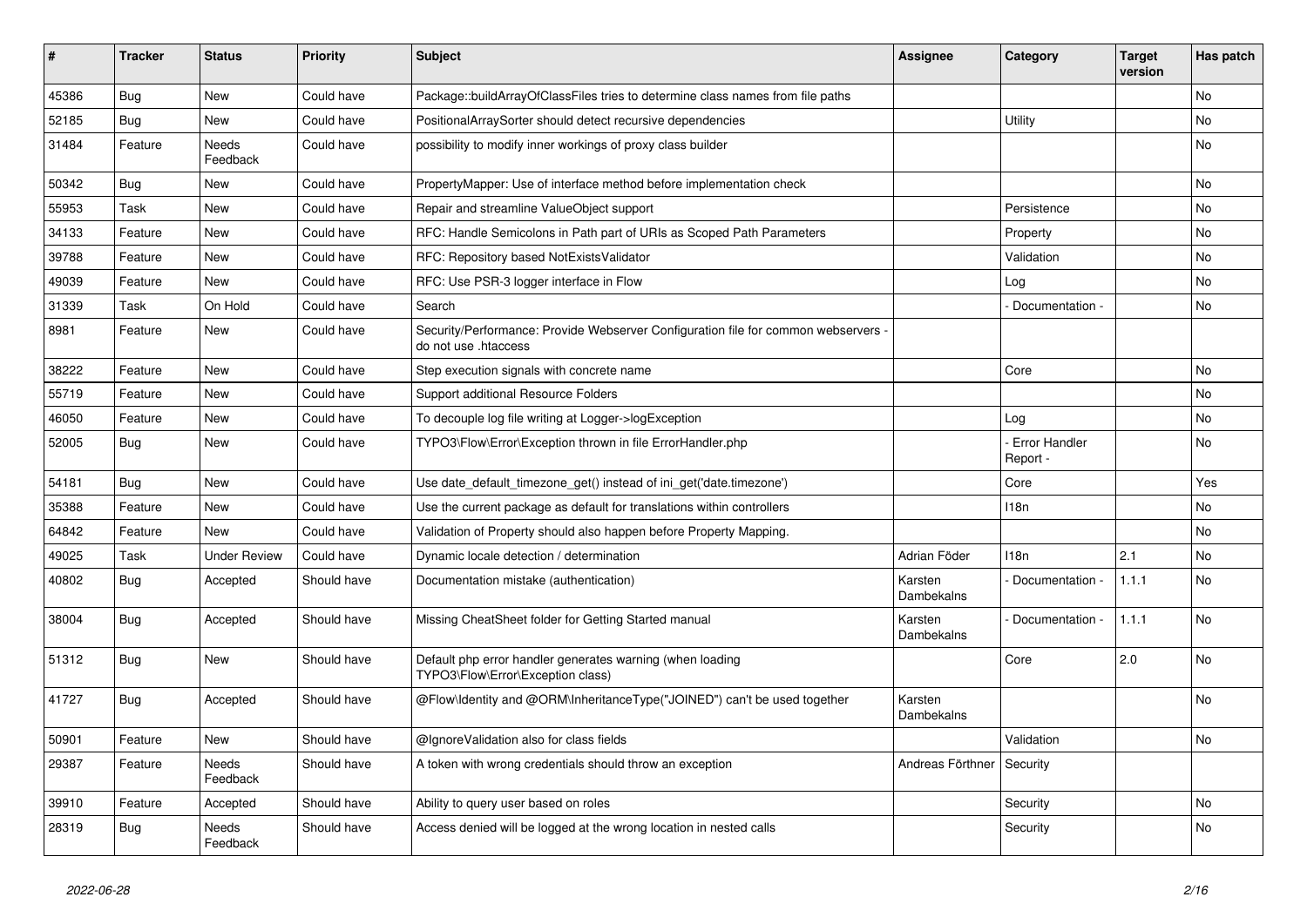| #     | <b>Tracker</b> | <b>Status</b>            | <b>Priority</b> | <b>Subject</b>                                                                                    | Assignee              | Category         | <b>Target</b><br>version | Has patch |
|-------|----------------|--------------------------|-----------------|---------------------------------------------------------------------------------------------------|-----------------------|------------------|--------------------------|-----------|
| 39088 | Feature        | New                      | Should have     | Add a sgnalslot before compilation                                                                |                       | Core             |                          | <b>No</b> |
| 62740 | Bug            | <b>New</b>               | Should have     | Add check on literal in TypeHandlingUtility::isCollectionType                                     |                       | Utility          |                          | No        |
| 43082 | Feature        | Needs<br>Feedback        | Should have     | Add CLI support for scaffolding models, views, controller                                         |                       |                  |                          | No        |
| 26943 | Feature        | <b>Needs</b><br>Feedback | Should have     | Add i18n support to domain models                                                                 | Karsten<br>Dambekalns | 118 <sub>n</sub> |                          | <b>No</b> |
| 43841 | Feature        | <b>New</b>               | Should have     | Add package support to validation errors                                                          |                       |                  |                          | No        |
| 890   | Feature        | <b>New</b>               | Should have     | Add priority for advice chains                                                                    | Robert Lemke          | <b>AOP</b>       |                          |           |
| 27322 | Feature        | On Hold                  | Should have     | Add support for Appserver-in-PHP, which could result in much faster executions.                   | Christopher<br>Hlubek |                  |                          | <b>No</b> |
| 59672 | Feature        | <b>Under Review</b>      | Should have     | Add support for Doctrine 2.5 embeddables                                                          | Alexander Berl        | Persistence      |                          | <b>No</b> |
| 42550 | Task           | <b>Under Review</b>      | Should have     | Add top-level .htaccess to block everything but Web                                               | Karsten<br>Dambekalns |                  |                          | No        |
| 36955 | Feature        | New                      | Should have     | Add type filter to var_dump()                                                                     |                       | Error            |                          | <b>No</b> |
| 46216 | Feature        | New                      | Should have     | Add wincache cache backend                                                                        |                       | Cache            |                          | No        |
| 46816 | Feature        | <b>New</b>               | Should have     | Add xcache cache backend                                                                          |                       | Cache            |                          | No        |
| 51459 | Feature        | <b>New</b>               | Should have     | Allow catching of particular exceptions on property mapping                                       |                       | <b>MVC</b>       |                          | No        |
| 57763 | Feature        | <b>New</b>               | Should have     | Allow controller / package / action as params in<br>TYPO3\Fluid\ViewHelpers\Form\ButtonViewHelper |                       |                  |                          | No        |
| 3312  | Feature        | Needs<br>Feedback        | Should have     | Allow for easy logging by annotations                                                             | Robert Lemke          | Log              |                          |           |
| 28231 | Feature        | <b>New</b>               | Should have     | Allow output to STDERR for CLI Response                                                           |                       | <b>MVC</b>       |                          |           |
| 49050 | Feature        | New                      | Should have     | Allow Subqueries in QueryInterface                                                                |                       | Persistence      |                          | No        |
| 55954 | Bug            | <b>New</b>               | Should have     | Associations to ValueObjects should not be cascade all'd                                          |                       |                  |                          | <b>No</b> |
| 36508 | Bug            | New                      | Should have     | <b>AuthenticationProvider Request Patterns</b>                                                    |                       | Security         |                          | No        |
| 33587 | Feature        | <b>New</b>               | Should have     | Automatically remove unused Resources                                                             |                       | Resource         |                          | No        |
| 55199 | Feature        | <b>New</b>               | Should have     | Avoid Buffering of Shell output                                                                   |                       | Cli              |                          | No        |
| 53189 | Bug            | <b>New</b>               | Should have     | Blog tutorial no longer works                                                                     | <b>Philipp Maier</b>  |                  |                          | <b>No</b> |
| 59023 | Bug            | New                      | Should have     | BooleanConverter should not convert empty values to boolean                                       |                       | Property         |                          | No        |
| 50080 | <b>Bug</b>     | Needs<br>Feedback        | Should have     | Broken concept for CLI/Web separation                                                             | Karsten<br>Dambekalns | Core             |                          | No        |
| 54446 | Bug            | <b>New</b>               | Should have     | Cache filebackend 'include once'                                                                  |                       | Cache            |                          | <b>No</b> |
| 58744 | Bug            | <b>New</b>               | Should have     | Can not split configuration in settings yaml                                                      |                       |                  |                          | <b>No</b> |
| 52430 | Bug            | <b>New</b>               | Should have     | Cannot convert from UUID to auto-increment ID                                                     |                       |                  |                          | No        |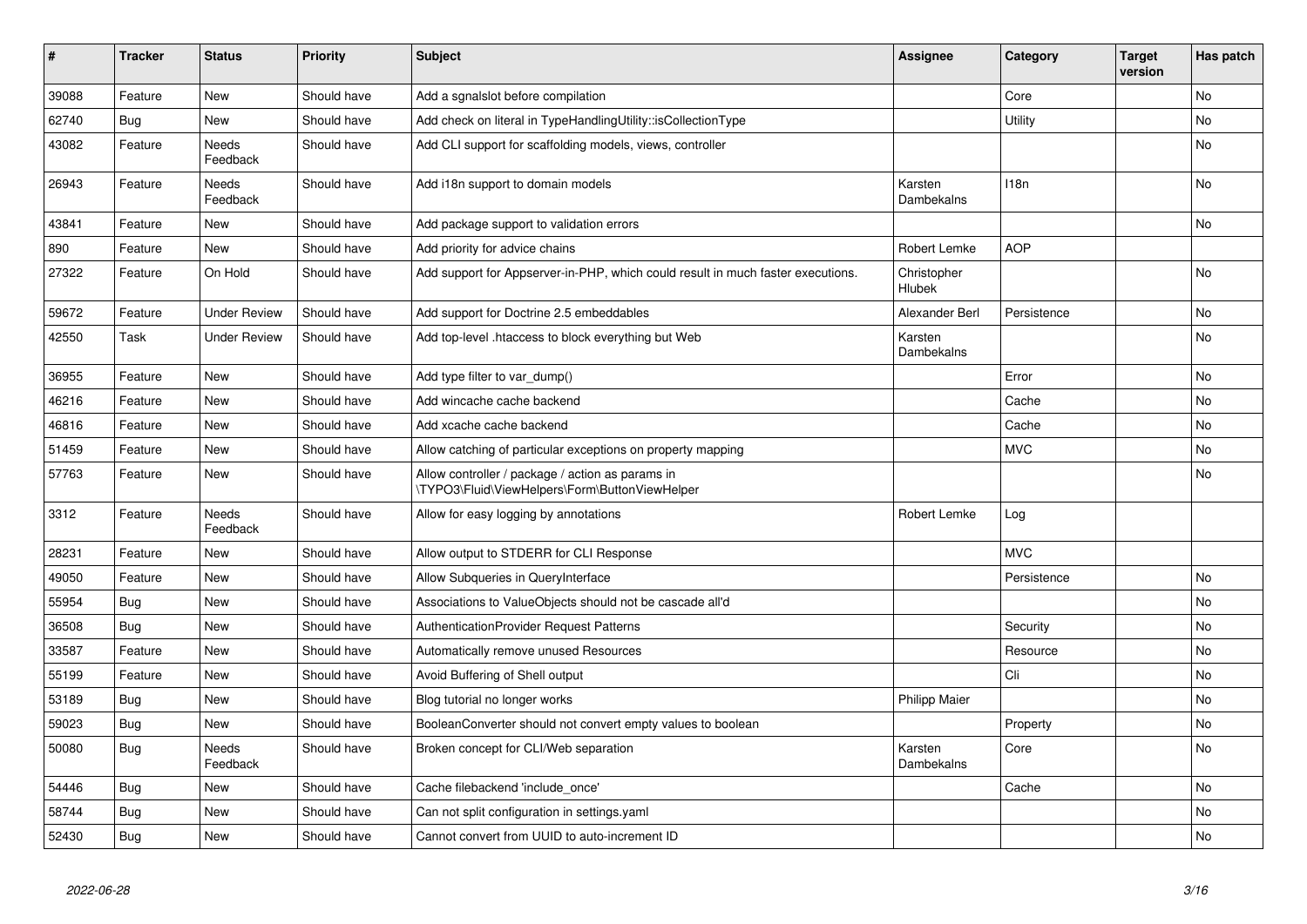| $\sharp$ | Tracker    | <b>Status</b>       | <b>Priority</b> | <b>Subject</b>                                                                 | <b>Assignee</b>         | Category      | <b>Target</b><br>version | Has patch |
|----------|------------|---------------------|-----------------|--------------------------------------------------------------------------------|-------------------------|---------------|--------------------------|-----------|
| 28016    | Bug        | Needs<br>Feedback   | Should have     | Cascade remove of cleared ArrayCollection                                      | Karsten<br>Dambekalns   | Persistence   |                          | No        |
| 41900    | Feature    | Accepted            | Should have     | Check for duplicate PSR-0 autoload namespaces                                  | Christian Jul<br>Jensen | Package       |                          | No        |
| 30933    | Feature    | Needs<br>Feedback   | Should have     | Check for unique constraints on add()                                          | Karsten<br>Dambekalns   | Persistence   |                          | No        |
| 41414    | Task       | Needs<br>Feedback   | Should have     | Check packageKey naming / file structure below Packages/Vendor                 |                         | Package       |                          | No        |
| 8463     | Feature    | New                 | Should have     | Check security policy for objects reconstituted in the session scope           |                         | Security      |                          |           |
| 8462     | Feature    | New                 | Should have     | Check subobjects in query rewriting                                            |                         | Security      |                          |           |
| 52909    | Bug        | New                 | Should have     | Class Loader fallback to non-proxy hides fatal errors                          |                         | Core          |                          | No        |
| 53533    | Bug        | New                 | Should have     | Class reflection assumes reverse PSR-0, can lead to fail in autoloader         |                         | Reflection    |                          | No        |
| 30428    | Feature    | New                 | Should have     | Cloning of request arguments                                                   |                         | <b>MVC</b>    |                          |           |
| 48167    | Feature    | Accepted            | Should have     | Command line account and role browsing                                         | Adrian Föder            | Security      |                          | No.       |
| 46910    | Feature    | New                 | Should have     | Composer integration - PackageStates.php                                       |                         |               |                          | No        |
| 57437    | Bug        | New                 | Should have     | Composer package replacement is not supported                                  |                         | Package       |                          | No        |
| 59442    | <b>Bug</b> | <b>Under Review</b> | Should have     | Composite primary keys including foreign entity don't work                     |                         | Persistence   |                          | No        |
| 29972    | Feature    | <b>Under Review</b> | Should have     | <b>Configurable Redirects</b>                                                  | <b>Tim Kandel</b>       | MVC - Routing |                          | No        |
| 33710    | Feature    | New                 | Should have     | Configuration based on Domain                                                  |                         |               |                          | No        |
| 53224    | Bug        | New                 | Should have     | Constructor in subclass breaks call chain leading to missing identifier / uuid |                         | Object        |                          | No        |
| 33937    | Feature    | Accepted            | Should have     | Convenience method to resolve public "resource://" paths                       | Karsten<br>Dambekalns   | Resource      |                          | No        |
| 56573    | Bug        | New                 | Should have     | Converting by Flow\Identity                                                    |                         | Persistence   |                          | No        |
| 65684    | Bug        | New                 | Should have     | Could not acquire lock for ClassLoader cache creation                          | Sebastian Heuer         |               |                          | No        |
| 46066    | Bug        | New                 | Should have     | Currency formatter uses wrong format for ISO 4217 currency codes               |                         | 118n          |                          | No        |
| 51286    | Task       | New                 | Should have     | Custom error views should introduce a controller context somehow               |                         |               |                          | No        |
| 49806    | Task       | Accepted            | Should have     | Date formatting should care about the time zone                                | Adrian Föder            | 118n          |                          | No        |
| 26986    | Feature    | Accepted            | Should have     | Debug toolbar                                                                  | Christian Müller        |               |                          | No        |
| 44712    | Task       | Accepted            | Should have     | Decouple Argument-Building in the HTTP-Request-Constructor                     |                         | Http          |                          | No        |
| 48430    | Bug        | New                 | Should have     | Default validator-messages are not correctly formatted                         |                         |               |                          | No        |
| 44244    | Bug        | New                 | Should have     | defaultOrderings aren't applied on related objects                             |                         | Persistence   |                          | No        |
| 29425    | <b>Bug</b> | New                 | Should have     | Deletion of a blog post with resources fails with FK constraint error          |                         | Persistence   |                          |           |
| 5442     | Feature    | New                 | Should have     | Destroy session / logout user on deleting an account                           | Andreas Förthner        | Security      |                          |           |
| 46823    | Task       | Accepted            | Should have     | Detect APC and APCu correctly                                                  |                         | Cache         |                          | No        |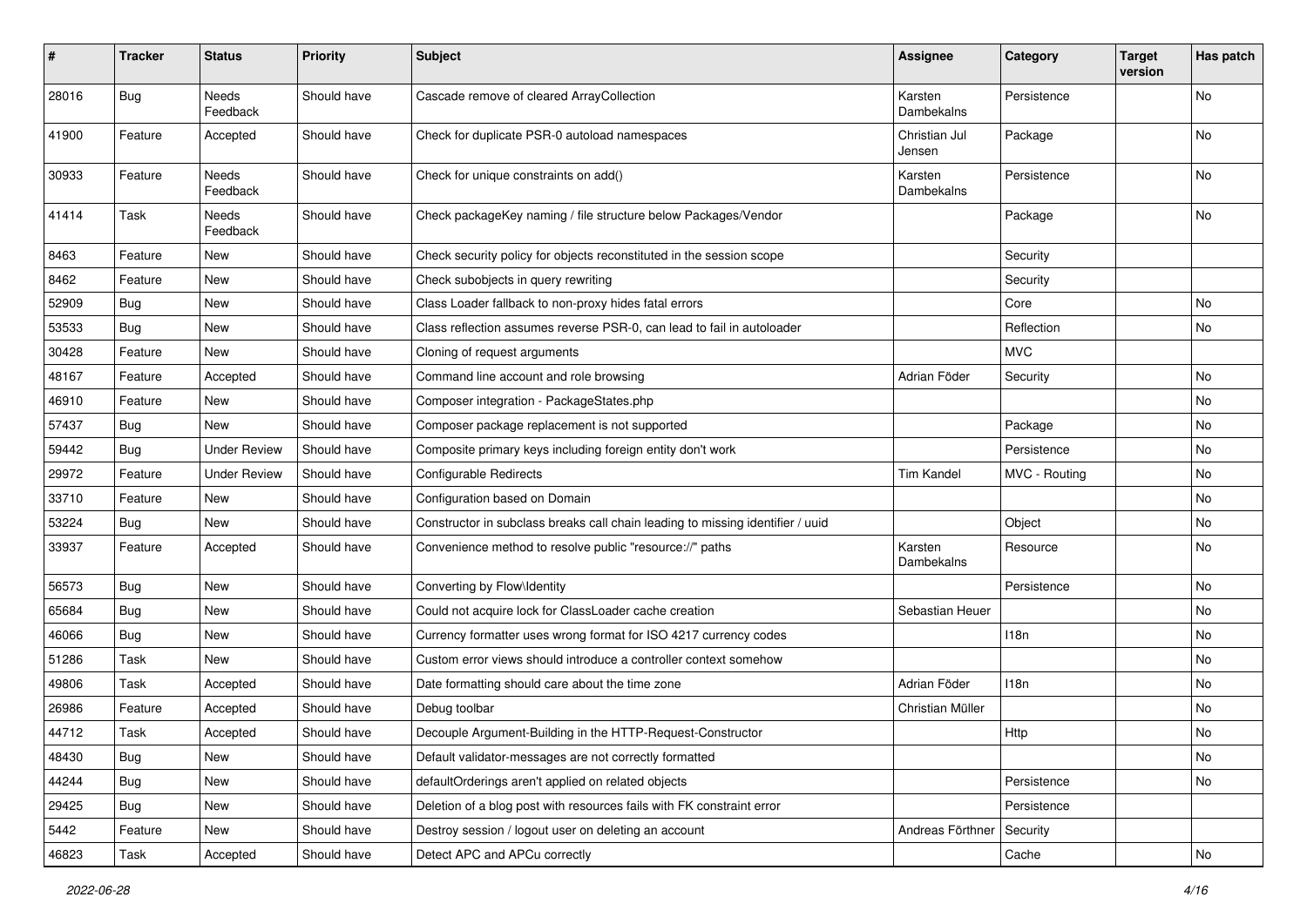| ∦     | <b>Tracker</b>   | <b>Status</b>       | <b>Priority</b> | <b>Subject</b>                                                                                               | <b>Assignee</b>       | Category                  | <b>Target</b><br>version | Has patch |
|-------|------------------|---------------------|-----------------|--------------------------------------------------------------------------------------------------------------|-----------------------|---------------------------|--------------------------|-----------|
| 30890 | Feature          | Accepted            | Should have     | Developer Toolbar                                                                                            | Christian Müller      | <b>MVC</b>                |                          | No        |
| 55831 | Feature          | <b>New</b>          | Should have     | Different scenarios for session settings                                                                     |                       |                           |                          | No        |
| 54146 | <b>Bug</b>       | New                 | Should have     | Different sorting of arguments in ACL Patterns doesnt work                                                   | Christian Müller      | Security                  |                          | No        |
| 58408 | Task             | New                 | Should have     | Disable manualy persisting                                                                                   |                       |                           |                          | No        |
| 37354 | <b>Bug</b>       | Accepted            | Should have     | Do not apply generateValueHash() and generateUuid() if custom identifier is used                             | Karsten<br>Dambekalns | Persistence               |                          | No        |
| 51188 | Bug              | New                 | Should have     | Doctrine does not respect AOP-injected properties                                                            |                       | Persistence               |                          | No        |
| 35030 | Feature          | <b>Under Review</b> | Should have     | Dynamic locale detection                                                                                     | Karsten<br>Dambekalns | 118n                      |                          | No        |
| 53177 | Feature          | <b>New</b>          | Should have     | entity resource policy value support for `this`                                                              |                       | Security                  |                          | No        |
| 47236 | <b>Bug</b>       | Needs<br>Feedback   | Should have     | Error at offset 6279 of 6338                                                                                 |                       |                           |                          | No        |
| 43967 | Bug              | New                 | Should have     | Error in evaluating orphanRemoval in Flow Annotation driver                                                  |                       | Persistence               |                          | <b>No</b> |
| 48873 | <b>Bug</b>       | New                 | Should have     | Error when calling resourceManager->deleteResource on unpublished Resource                                   |                       | Error Handler<br>Report - |                          | No        |
| 40410 | Bug              | Needs<br>Feedback   | Should have     | Exception when using Apc, Memcached of Redis cache backend for reflection status<br>and object configuration | Karsten<br>Dambekalns | Cache                     |                          | No        |
| 52945 | Bug              | New                 | Should have     | Excluded classes should only be excluded from reflection but still autoloaded                                |                       |                           |                          | No        |
| 32607 | Feature          | Needs<br>Feedback   | Should have     | Export localized strings for JS consumption                                                                  | Karsten<br>Dambekalns | 118n                      |                          | No        |
| 53262 | Bug              | <b>New</b>          | Should have     | FileBakend have some race condition                                                                          | Dominique Feyer       | Cache                     |                          | Yes       |
| 55306 | <b>Bug</b>       | <b>Under Review</b> | Should have     | Filenames should not exceed 255 characters                                                                   | Christian Müller      |                           |                          | No        |
| 43192 | Bug              | Accepted            | Should have     | findByIdentifier() for non-persisted objects not working for custom identifier properties                    | Karsten<br>Dambekalns | Persistence               |                          | No        |
| 36510 | Feature          | New                 | Should have     | <b>Firewall Redirect?</b>                                                                                    |                       |                           |                          | <b>No</b> |
| 59366 | Bug              | <b>Under Review</b> | Should have     | fix* lifecycle callbacks should not be registered for unproxied entities                                     |                       | Persistence               |                          | No        |
| 32574 | <b>Bug</b>       | Accepted            | Should have     | FLOW3 enters fork bombs when using cgi-fcgi vs cli                                                           | Karsten<br>Dambekalns | Core                      |                          | No        |
| 3306  | Feature          | Accepted            | Should have     | Flush routes cache automatically on class file modifications                                                 | Robert Lemke          | <b>MVC</b>                |                          |           |
| 58193 | <b>Bug</b>       | <b>Under Review</b> | Should have     | Forward-port changelogs to master branch                                                                     | Karsten<br>Dambekalns |                           |                          | No        |
| 31002 | <b>Bug</b>       | New                 | Should have     | Generated sleep method handles static properties as members.                                                 |                       | Reflection                |                          |           |
| 46010 | <b>Bug</b>       | New                 | Should have     | Generating a DiscriminatorMap with base class in different namespace does not work                           |                       | Persistence               |                          | No        |
| 47429 | <b>Bug</b>       | New                 | Should have     | Global policy files no longer allowed                                                                        |                       | Security                  |                          | No        |
| 56602 | Major<br>Feature | New                 | Should have     | Handling Of Multi Identity Entities                                                                          |                       | Persistence               |                          | No        |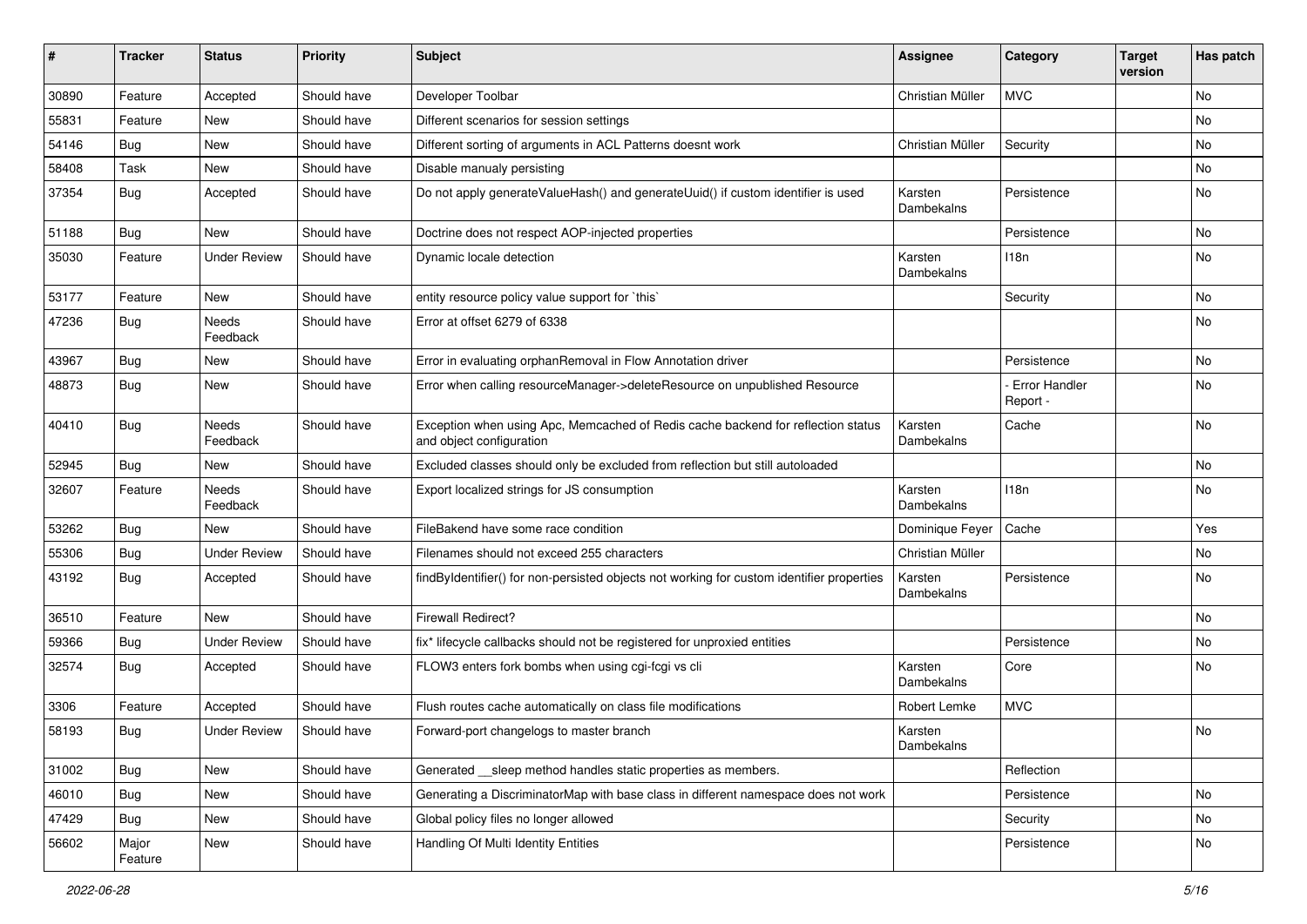| #     | <b>Tracker</b>   | <b>Status</b>       | <b>Priority</b> | <b>Subject</b>                                                                                        | <b>Assignee</b>              | Category      | <b>Target</b><br>version | Has patch |
|-------|------------------|---------------------|-----------------|-------------------------------------------------------------------------------------------------------|------------------------------|---------------|--------------------------|-----------|
| 58184 | Major<br>Feature | New                 | Should have     | HTTP request argument building for different use cases                                                |                              | Http          |                          | No        |
| 36495 | Bug              | New                 | Should have     | HTTP Response is sent before persistence preventing Exceptions to be displayed on<br>redirect         |                              | Persistence   |                          | No        |
| 28136 | Feature          | New                 | Should have     | HTTP Semantics for Transactions and more                                                              |                              | Persistence   |                          | No        |
| 51763 | Bug              | New                 | Should have     | HttpRequest always returns content of the current request                                             |                              | Http          |                          | No.       |
| 59084 | <b>Bug</b>       | New                 | Should have     | if 403 Exception show reason                                                                          |                              |               |                          | No        |
| 41533 | Bug              | Needs<br>Feedback   | Should have     | Ignored object-validation in editAction when redirecting back from updateAction                       |                              |               |                          | No        |
| 48596 | Bug              | <b>Under Review</b> | Should have     | Ignored Tags configuration should be easier to configure from packages                                | Alexander Berl               | Configuration |                          | No.       |
| 3621  | Feature          | New                 | Should have     | Implement dynamic firewall filter registration                                                        | Andreas Förthner             | Security      |                          |           |
| 6178  | Feature          | New                 | Should have     | Implement FileType and FileSize validators                                                            |                              | Validation    |                          |           |
| 35709 | Task             | New                 | Should have     | Implement global Command aliases                                                                      |                              | Cli           |                          | No        |
| 6712  | Feature          | Accepted            | Should have     | Implement mixin support                                                                               | Robert Lemke                 | <b>AOP</b>    |                          |           |
| 32985 | Feature          | New                 | Should have     | Implement Processing Rules when merging numerically-indexed arrays                                    |                              | Utility       |                          | No        |
| 33258 | Major<br>Feature | Accepted            | Should have     | Implement support for Assetic                                                                         |                              |               |                          | <b>No</b> |
| 3585  | Major<br>Feature | New                 | Should have     | Implement support for value objects                                                                   |                              |               |                          | <b>No</b> |
| 3619  | Feature          | New                 | Should have     | Implement System Policy Support/System Security                                                       | Andreas Förthner             | Security      |                          |           |
| 46063 | Feature          | New                 | Should have     | Implement username password provider with "remember me" persistent cookie                             | Christopher<br><b>Hlubek</b> | Security      |                          | No        |
| 50382 | Task             | New                 | Should have     | Impossible to use arguments in CLI that are added by overriding<br>initializeCommandMethodArguments() |                              | Command       |                          | No        |
| 41832 | Task             | <b>New</b>          | Should have     | Improve error handling for incompatible packages                                                      | Christian Jul<br>Jensen      | Package       |                          | <b>No</b> |
| 46009 | Task             | New                 | Should have     | Improve error message for missing class in Flow annotation driver                                     |                              | Persistence   |                          | No.       |
| 36840 | Task             | Accepted            | Should have     | Improve exception for wrong locales                                                                   | Karsten<br>Dambekalns        | 118n          |                          | No        |
| 58773 | Bug              | Accepted            | Should have     | Improve NoMatchingRouteException                                                                      | Bastian<br>Waidelich         | MVC - Routing |                          | No        |
| 35970 | Task             | New                 | Should have     | Improve performance of Utility/Arrays::integerExplode by using array_map                              |                              |               |                          | No        |
| 51811 | Bug              | New                 | Should have     | Improve session handle when the authenticated account is removed from persitance                      | Dominique Feyer              |               |                          | Yes       |
| 51530 | Task             | New                 | Should have     | Improve speed of Files::readDirectoryRecursively using RecursiveDirectoryIterator?                    |                              |               |                          | No        |
| 37372 | Feature          | Accepted            | Should have     | Inheritance in ORM should be configured automatically                                                 | Karsten<br>Dambekalns        | Persistence   |                          | No        |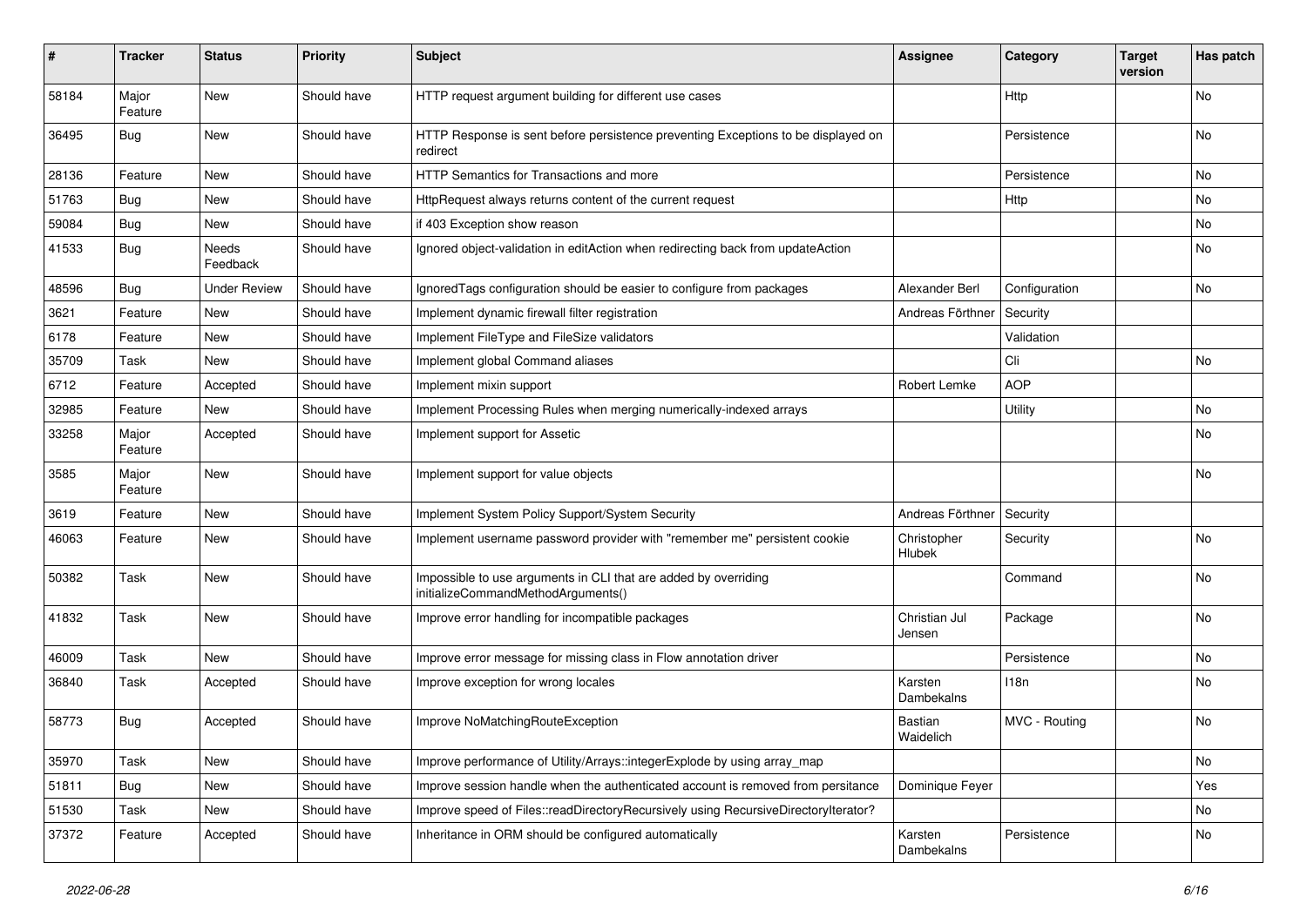| #     | <b>Tracker</b> | <b>Status</b>       | <b>Priority</b> | Subject                                                                                           | <b>Assignee</b>       | Category        | <b>Target</b><br>version | Has patch |
|-------|----------------|---------------------|-----------------|---------------------------------------------------------------------------------------------------|-----------------------|-----------------|--------------------------|-----------|
| 41807 | Task           | <b>Under Review</b> | Should have     | Initialize the eventmanager in the EntityManagerInterface                                         |                       | Persistence     |                          | No        |
| 27088 | <b>Bug</b>     | On Hold             | Should have     | initializeObject() is called too early when reconstructing entities                               |                       | Object          |                          | No        |
| 33293 | <b>Bug</b>     | New                 | Should have     | Injection to private variable results in injection of the the wrong class                         |                       |                 |                          | No        |
| 57450 | <b>Bug</b>     | New                 | Should have     | International E-Mail addresses (umlauts, etc.) are not validated correctly                        |                       | Validation      |                          | No        |
| 27045 | <b>Bug</b>     | New                 | Should have     | Introduced properties are not available in the reflection service during a compile run            |                       | <b>AOP</b>      |                          |           |
| 57815 | <b>Bug</b>     | <b>New</b>          | Should have     | Invalid resources are saved in the persistent resources folder                                    |                       | Resource        |                          | <b>No</b> |
| 35083 | <b>Bug</b>     | New                 | Should have     | involving SecurityContext in Widget's __wakeup situation leads to an exception                    |                       | Object          |                          | No        |
| 51972 | <b>Bug</b>     | New                 | Should have     | Joins for every deep property constraint make cartesian selection                                 | Adrian Föder          |                 |                          | Yes       |
| 54037 | Feature        | <b>Under Review</b> | Should have     | JsonView accepts encoding options                                                                 |                       | <b>MVC</b>      |                          | No        |
| 48532 | <b>Bug</b>     | <b>Under Review</b> | Should have     | JsonView Configuration behaves differently for arrays and objects                                 | Alexander Berl        | <b>MVC</b>      |                          | No        |
| 34404 | <b>Bug</b>     | New                 | Should have     | JsonView transformObject does not respect_descendAll configuration                                |                       |                 |                          | No        |
| 32294 | Feature        | New                 | Should have     | Lazy initialization of loggers                                                                    |                       |                 |                          | No        |
| 9861  | Feature        | Needs<br>Feedback   | Should have     | Leave logging up and running as long as possible                                                  |                       | Log             |                          | No        |
| 35783 | Feature        | New                 | Should have     | Lifecycle method after property mapping                                                           |                       | Object          |                          | No        |
| 60095 | Feature        | <b>Under Review</b> | Should have     | LockManager's LockHoldingStackPage should be configurable                                         |                       | Configuration   |                          | No        |
| 44563 | Feature        | New                 | Should have     | Logged in users via HTTP Basic always get re-authenticated                                        |                       | Security        |                          | No        |
| 47859 | Task           | Accepted            | Should have     | Logging: Do not log all decisions in \TYPO3\Flow\Security\Aspect\LoggingAspect                    | Robert Lemke          | Security        |                          | No        |
| 34816 | Feature        | <b>New</b>          | Should have     | Long text encryption                                                                              |                       | Security        |                          | No        |
| 47191 | Feature        | <b>Under Review</b> | Should have     | Make (property) Validators aware of parent class and the property they belong to                  |                       | Validation      |                          | No        |
| 44375 | Task           | Accepted            | Should have     | Make all persistence reads go through repositories                                                | Karsten<br>Dambekalns | Persistence     |                          | No        |
| 37373 | Feature        | <b>Under Review</b> | Should have     | Make annotation overrides / "injection" via Objects.yaml possible                                 | Marc Neuhaus          | Configuration   |                          | No        |
| 33069 | Task           | New                 | Should have     | Make command output sparse, implement generic verbose switch                                      |                       | Command         |                          | No        |
| 47075 | Feature        | New                 | Should have     | Make Exception more meaningful                                                                    |                       | Resource        |                          | No        |
| 36715 | Feature        | Accepted            | Should have     | Make simultaneous use of multiple persistence backends possible                                   | Karsten<br>Dambekalns | Persistence     |                          | No        |
| 45103 | Feature        | New                 | Should have     | Make static resource URI generation available outside of Fluid                                    |                       | Resource        |                          | No        |
| 44123 | Feature        | New                 | Should have     | Make the "Flow requires the PHP setting "date.timezone"" error more beautiful                     |                       |                 |                          | No        |
| 47456 | Feature        | New                 | Should have     | ManyToOne and OneToOne Relations of Objects passed as Action Argument are<br>loaded automatically |                       | Validation      |                          | No        |
| 44542 | Task           | New                 | Should have     | Mention the risk of requestPatterns regarding foreign package's SecurityContext<br>usage          | Adrian Föder          | Documentation - |                          | No        |
| 59244 | Feature        | New                 | Should have     | Message or Container needs context                                                                |                       |                 |                          | No        |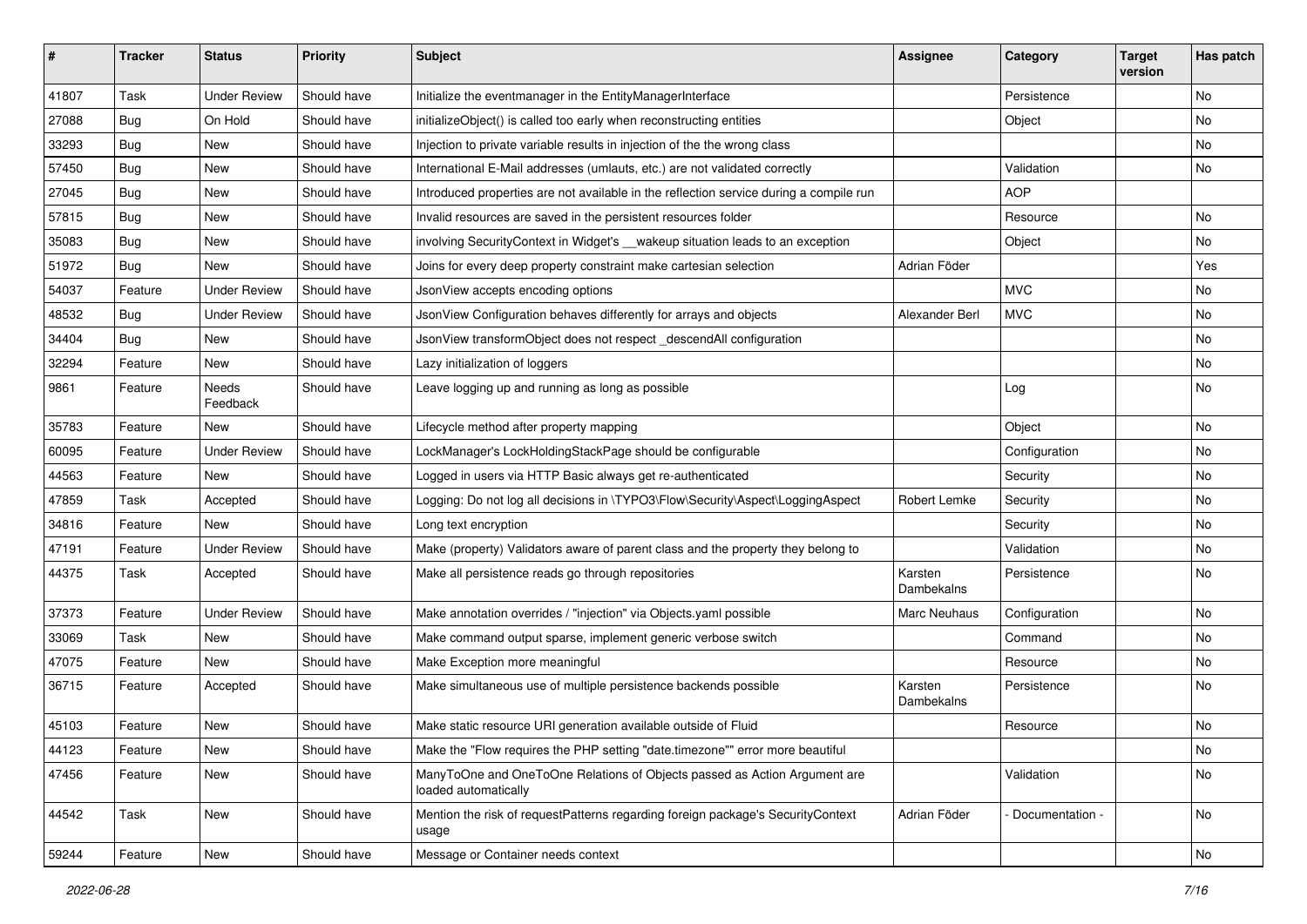| $\sharp$ | <b>Tracker</b> | <b>Status</b>     | <b>Priority</b> | <b>Subject</b>                                                                                              | <b>Assignee</b>       | Category        | <b>Target</b><br>version | Has patch |
|----------|----------------|-------------------|-----------------|-------------------------------------------------------------------------------------------------------------|-----------------------|-----------------|--------------------------|-----------|
| 41029    | Bug            | Accepted          | Should have     | Method security is also evaluating abstract classes                                                         | Karsten<br>Dambekalns | Security        |                          | No        |
| 52014    | Bug            | New               | Should have     | Migration makes fields NOT NULL even though not true                                                        |                       | Persistence     |                          | No        |
| 39609    | Feature        | Accepted          | Should have     | <b>Migration Version</b>                                                                                    | Karsten<br>Dambekalns | - Migrations -  |                          | No        |
| 57972    | <b>Bug</b>     | New               | Should have     | Missing @ManyToOne in example for resource                                                                  |                       | Documentation - |                          | No        |
| 48296    | Task           | Needs<br>Feedback | Should have     | Missing method in ExceptionHandlerInterface                                                                 |                       |                 |                          | No        |
| 54458    | <b>Bug</b>     | New               | Should have     | Missing Version Number in packages                                                                          |                       | Package         |                          | No        |
| 35781    | Feature        | New               | Should have     | Model validation                                                                                            |                       | Validation      |                          | No        |
| 40824    | <b>Bug</b>     | Needs<br>Feedback | Should have     | Modified action controller methods not detected properly                                                    | Andreas Förthner      |                 |                          | No        |
| 53620    | Bug            | New               | Should have     | Move Classes/TYPO3/Flow/Composer to own Package                                                             |                       | Package         |                          | No        |
| 44396    | Task           | Accepted          | Should have     | Move Doctrine ORM integration onto own namespace                                                            | Karsten<br>Dambekalns | Persistence     |                          | No        |
| 59322    | Bug            | New               | Should have     | Mssing field exception should show missing migrations as well                                               |                       | Persistence     |                          | No        |
| 26745    | Feature        | New               | Should have     | MVC should know about entities lying in the session                                                         |                       | <b>MVC</b>      |                          | No        |
| 31262    | Feature        | New               | Should have     | Named arguments in Objects yaml for constructor arguments                                                   |                       | Object          |                          | No        |
| 40283    | <b>Bug</b>     | New               | Should have     | New constructor in grandparent class not called                                                             |                       | Object          |                          | No        |
| 30425    | Bug            | New               | Should have     | New methods are not updated in Policies during Development                                                  |                       | Security        |                          |           |
| 33078    | <b>Bug</b>     | New               | Should have     | No Redirect to Login                                                                                        |                       | Security        |                          | No        |
| 34674    | Feature        | Accepted          | Should have     | NotFoundView is not injected in ActionController                                                            | Robert Lemke          | <b>MVC</b>      |                          | No        |
| 49566    | <b>Bug</b>     | New               | Should have     | NULL source values are not handled correctly                                                                | Adrian Föder          | Property        |                          | No        |
| 37302    | Bug            | Needs<br>Feedback | Should have     | NumberValidator                                                                                             | Carsten Bleicker      | Validation      |                          | No        |
| 49372    | <b>Bug</b>     | New               | Should have     | ObjectConverter ignores implemented interface when mapping subtype                                          |                       |                 |                          | No        |
| 13559    | Bug            | Accepted          | Should have     | ObjectSerializer failes with persistent objects within arrays                                               | Karsten<br>Dambekalns | Persistence     |                          | No        |
| 56036    | Feature        | New               | Should have     | Optimize autoloading                                                                                        |                       |                 |                          | No        |
| 56486    | Feature        | New               | Should have     | Optimize the ObjectManager for performance                                                                  |                       |                 |                          | No        |
| 46974    | <b>Bug</b>     | Accepted          | Should have     | Original and Proxy class in one file makes it difficult to reach 100% code coverage for<br>functional tests | Christian Müller      | Object          |                          | No        |
| 36804    | <b>Bug</b>     | New               | Should have     | Orphaned entities within aggregates are not removed                                                         |                       | Persistence     |                          | No        |
| 30418    | Feature        | New               | Should have     | Package bootstrapping following dependencies                                                                |                       | Core            |                          |           |
| 5774     | Feature        | New               | Should have     | Package Manager should clear all cache entries tagged with %PACKAGE%                                        |                       | Package         |                          |           |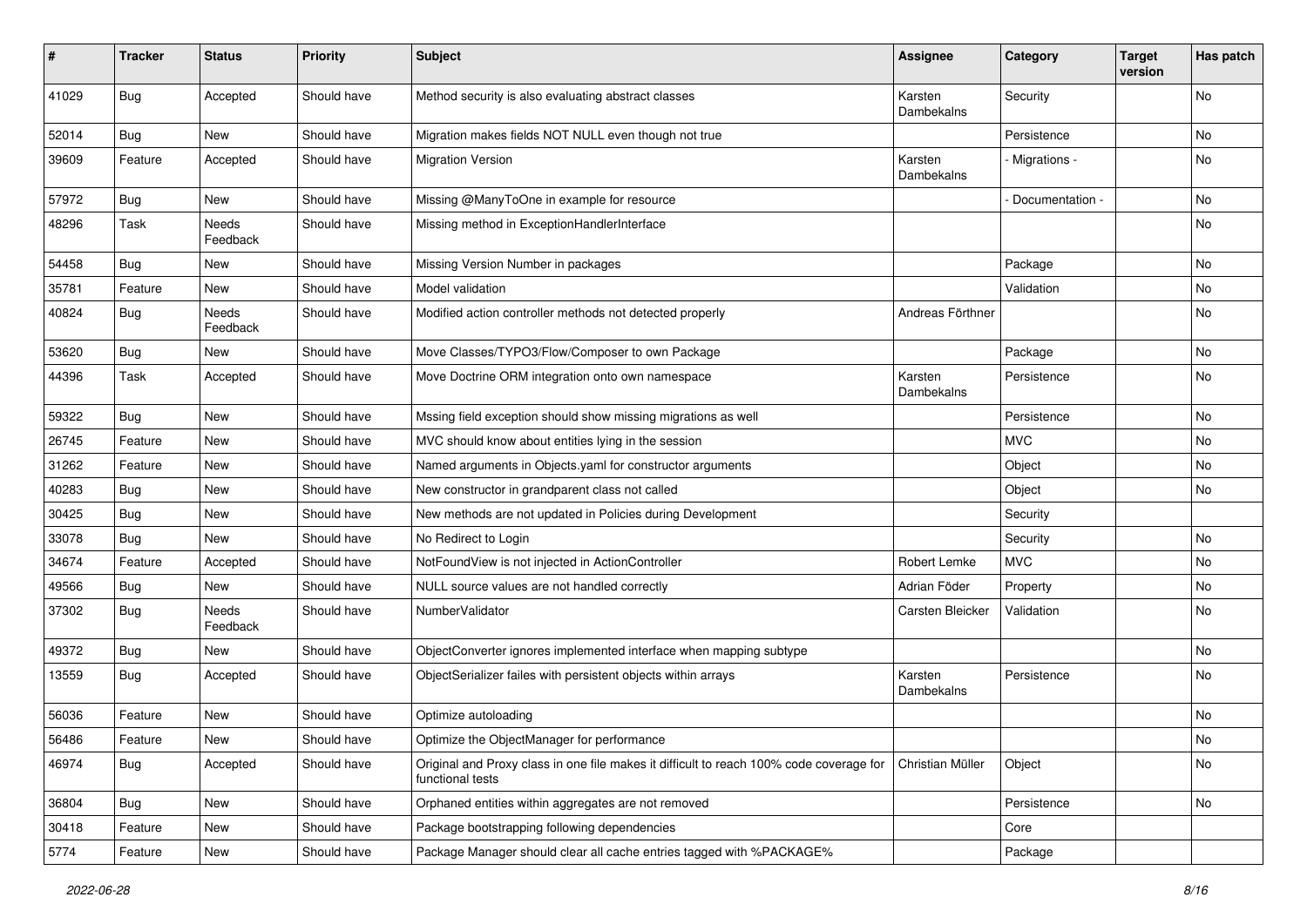| #     | <b>Tracker</b> | <b>Status</b>            | <b>Priority</b> | <b>Subject</b>                                                                               | Assignee               | Category          | <b>Target</b><br>version | Has patch |
|-------|----------------|--------------------------|-----------------|----------------------------------------------------------------------------------------------|------------------------|-------------------|--------------------------|-----------|
| 27721 | Bug            | Needs<br>Feedback        | Should have     | Permissions of uploaded resources not correct                                                | Karsten<br>Dambekalns  | Resource          |                          | No        |
| 45669 | Bug            | New                      | Should have     | PersistentObjectConverter does not convert ValueObjects by __identity                        |                        |                   |                          | No        |
| 28052 | Feature        | On Hold                  | Should have     | Possibility to enable or disable accounts                                                    | Julian Kleinhans       | Security          |                          | No        |
| 48862 | Feature        | New                      | Should have     | Possibility to exclude package from file monitoring                                          |                        | Monitor           |                          | No        |
| 9968  | Feature        | New                      | Should have     | Promote security publishing configuration automatically when persisting models               | Andreas Förthner       | Security          |                          |           |
| 38038 | Task           | Accepted                 | Should have     | Proofread FLOW3 manual                                                                       | Ryan J. Peterson       | - Documentation - |                          | No        |
| 56107 | Bug            | New                      | Should have     | Property mapping configuration only supports one wildcard at a time                          |                        | Property          |                          | No        |
| 34134 | Bug            | Needs<br>Feedback        | Should have     | PropertyMapper throws unnecessary exception                                                  | Christian Müller       | Property          |                          | Yes       |
| 37292 | Bug            | <b>Under Review</b>      | Should have     | PropertyMappingConfiguration::mapUnknownProperties is not passed down to<br>Subconfiguration | Sebastian<br>Kurfuerst | Property          |                          | Yes       |
| 29202 | Task           | <b>New</b>               | Should have     | Provide a Cherokee Server Configuration for FLOW3                                            |                        | Documentation -   |                          |           |
| 28074 | Feature        | <b>Needs</b><br>Feedback | Should have     | Provide a shell script that installs Phoenix or FLOW3 from git                               | Markus Bucher          |                   |                          | No        |
| 52590 | Feature        | <b>New</b>               | Should have     | Provide a way to get the Doctrine QueryBuilder                                               |                        |                   |                          | No        |
| 29258 | Feature        | <b>Needs</b><br>Feedback | Should have     | Provide a way to override classes by environment                                             |                        |                   |                          | No        |
| 2817  | Feature        | Needs<br>Feedback        | Should have     | Provide safeguard for preventing multiple submits of a form                                  |                        | <b>MVC</b>        |                          | No        |
| 29476 | Feature        | New                      | Should have     | Provider rendering time and query count for request                                          |                        |                   |                          |           |
| 9537  | Feature        | New                      | Should have     | Query criterions should be able to compare whole objects                                     |                        | Persistence       |                          |           |
| 36634 | Bug            | New                      | Should have     | Reconstituted entities do not have their properties set when initializeObject() is called    |                        |                   |                          | No        |
| 36633 | Bug            | New                      | Should have     | Reconstituted entities should not have the FLOW3_Persistence_clone property set              |                        |                   |                          | No        |
| 43947 | Bug            | New                      | Should have     | Redirect to login after Session timeout                                                      |                        |                   |                          | No        |
| 36509 | Feature        | New                      | Should have     | redirectToUri to an uri with acl forces a 403 because of missing csrf token.                 |                        |                   |                          | No        |
| 25907 | Task           | New                      | Should have     | Referrer should only contain the URI of the previous request                                 |                        | <b>MVC</b>        |                          |           |
| 26767 | Feature        | New                      | Should have     | Reflection method to get a method return type and documentation                              |                        | Reflection        |                          |           |
| 45272 | Bug            | New                      | Should have     | Related Value Objects get deleted by default cascading                                       |                        |                   |                          | No        |
| 43930 | Task           | Needs<br>Feedback        | Should have     | Remove canRender() completely?!                                                              | Sebastian<br>Kurfuerst |                   |                          | No        |
| 39253 | Feature        | Accepted                 | Should have     | Remove mirroring mode option and code                                                        | Karsten<br>Dambekalns  | Resource          |                          | No        |
| 48429 | Bug            | New                      | Should have     | Remove- and update-actions on repository are not persisted                                   |                        |                   |                          | No        |
| 61043 | Task           | New                      | Should have     | Rename ClassSchema to ModelSchema                                                            |                        | Reflection        |                          | No        |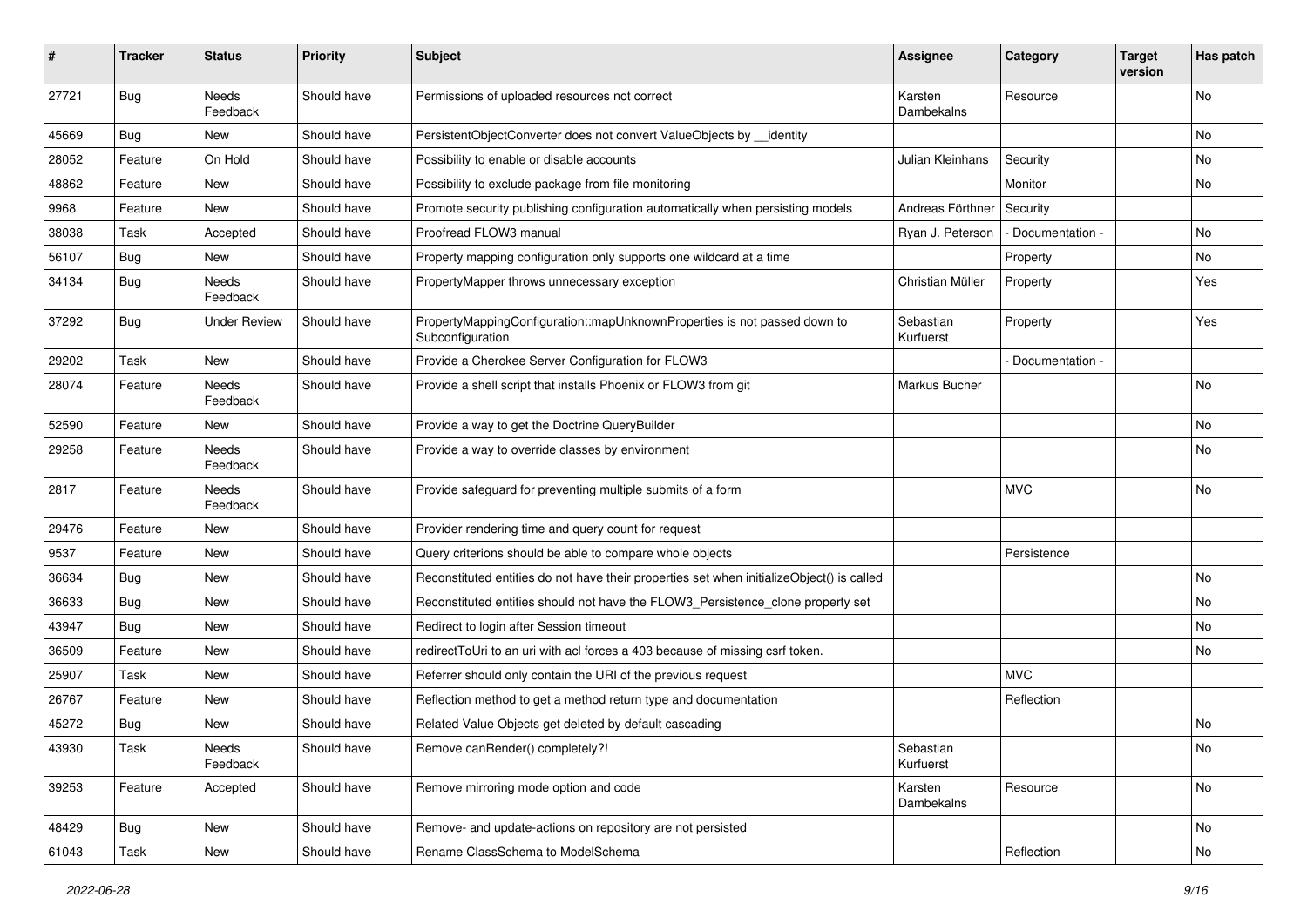| ∦     | <b>Tracker</b> | <b>Status</b>            | <b>Priority</b> | Subject                                                                                                                      | Assignee                     | Category        | <b>Target</b><br>version | Has patch |
|-------|----------------|--------------------------|-----------------|------------------------------------------------------------------------------------------------------------------------------|------------------------------|-----------------|--------------------------|-----------|
| 30423 | Feature        | New                      | Should have     | Rendering template of other action without forward                                                                           |                              | <b>MVC</b>      |                          | <b>No</b> |
| 37279 | Feature        | New                      | Should have     | <b>Request PropertyMapping</b>                                                                                               |                              | Property        |                          | No        |
| 45100 | Feature        | <b>Under Review</b>      | Should have     | RequestDispatchingAspect should check if entry point can handle current request                                              | Christopher<br>Hlubek        |                 |                          |           |
| 58996 | Bug            | New                      | Should have     | ResourceManager adding to persistence                                                                                        |                              |                 |                          | No        |
| 42888 | Bug            | <b>Needs</b><br>Feedback | Should have     | ResourceManager chokes on non existing files                                                                                 |                              | Resource        |                          | <b>No</b> |
| 62009 | Bug            | New                      | Should have     | Rewrite URI Filename could be empty                                                                                          |                              |                 |                          |           |
| 55957 | Task           | New                      | Should have     | RFC: Optimize AOP proxies                                                                                                    |                              | <b>AOP</b>      |                          | No        |
| 55958 | Task           | <b>New</b>               | Should have     | RFC: Use PHP 5.4 closure features for direct ObjectAccess                                                                    |                              |                 |                          | No        |
| 54589 | <b>Bug</b>     | New                      | Should have     | Role parent is not removed from roles MM table                                                                               |                              | Security        |                          | No        |
| 49780 | <b>Bug</b>     | <b>New</b>               | Should have     | Roles are not synchronized                                                                                                   |                              | Security        |                          | <b>No</b> |
| 50395 | Bug            | Accepted                 | Should have     | Route cache caches routes for non dispatchable requests                                                                      | <b>Bastian</b><br>Waidelich  | MVC - Routing   |                          | <b>No</b> |
| 45917 | Bug            | New                      | Should have     | RoutePartHandler transliteration must be improved                                                                            |                              | MVC - Routing   |                          | No        |
| 44891 | Feature        | <b>New</b>               | Should have     | Routes should be able to enforce http/https protocol                                                                         |                              | MVC - Routing   |                          | No        |
| 46073 | Bug            | <b>Under Review</b>      | Should have     | Scripts::executeCommand must be usable outsite of TYPO3.Flow                                                                 |                              |                 |                          | No        |
| 39414 | <b>Bug</b>     | <b>New</b>               | Should have     | <b>Security Documentation</b>                                                                                                |                              | Documentation - |                          | No        |
| 46210 | <b>Bug</b>     | <b>Needs</b><br>Feedback | Should have     | securityContext->getParty() in the initializeObject() method of a session-Scope object<br>throws exception on second request |                              | Session         |                          | No        |
| 37846 | Feature        | New                      | Should have     | Should be able to declare more than one controllerObjectName per requestPatterns                                             |                              | Security        |                          | No        |
| 33465 | Bug            | <b>New</b>               | Should have     | Some vital commands to recover the system fail when recovery is needed                                                       |                              | Command         |                          | <b>No</b> |
| 39699 | Bug            | Accepted                 | Should have     | SQL DDL for TYPO3\FLOW3\Cache\Backend\PdoBackend                                                                             | Karsten<br>Dambekalns        | Cache           |                          | No        |
| 45623 | <b>Bug</b>     | New                      | Should have     | SQL error when calling TYPO3.Blog Setup controller                                                                           |                              | Documentation - |                          | No        |
| 38216 | <b>Bug</b>     | Needs<br>Feedback        | Should have     | Static method calls in reflected classes refer to _Original class                                                            |                              |                 |                          | <b>No</b> |
| 36800 | Task           | Accepted                 | Should have     | Streamline Resource object API                                                                                               | Robert Lemke                 | Resource        |                          | <b>No</b> |
| 3728  | Feature        | New                      | Should have     | Support arrays of objects as controller arguments                                                                            |                              | <b>MVC</b>      |                          |           |
| 26765 | Feature        | Accepted                 | Should have     | Support class schema features for every reflected class                                                                      | Karsten<br><b>Dambekalns</b> | Reflection      |                          | No        |
| 46371 | Feature        | New                      | Should have     | Support compilation of static information in proxy classes                                                                   | Christopher<br>Hlubek        |                 |                          | No        |
| 41420 | Feature        | New                      | Should have     | Support entity versioning                                                                                                    |                              | Persistence     |                          | No        |
| 49011 | Bug            | <b>Under Review</b>      | Should have     | Support executing TYPO3. Flow inside a PHAR                                                                                  |                              |                 |                          | No        |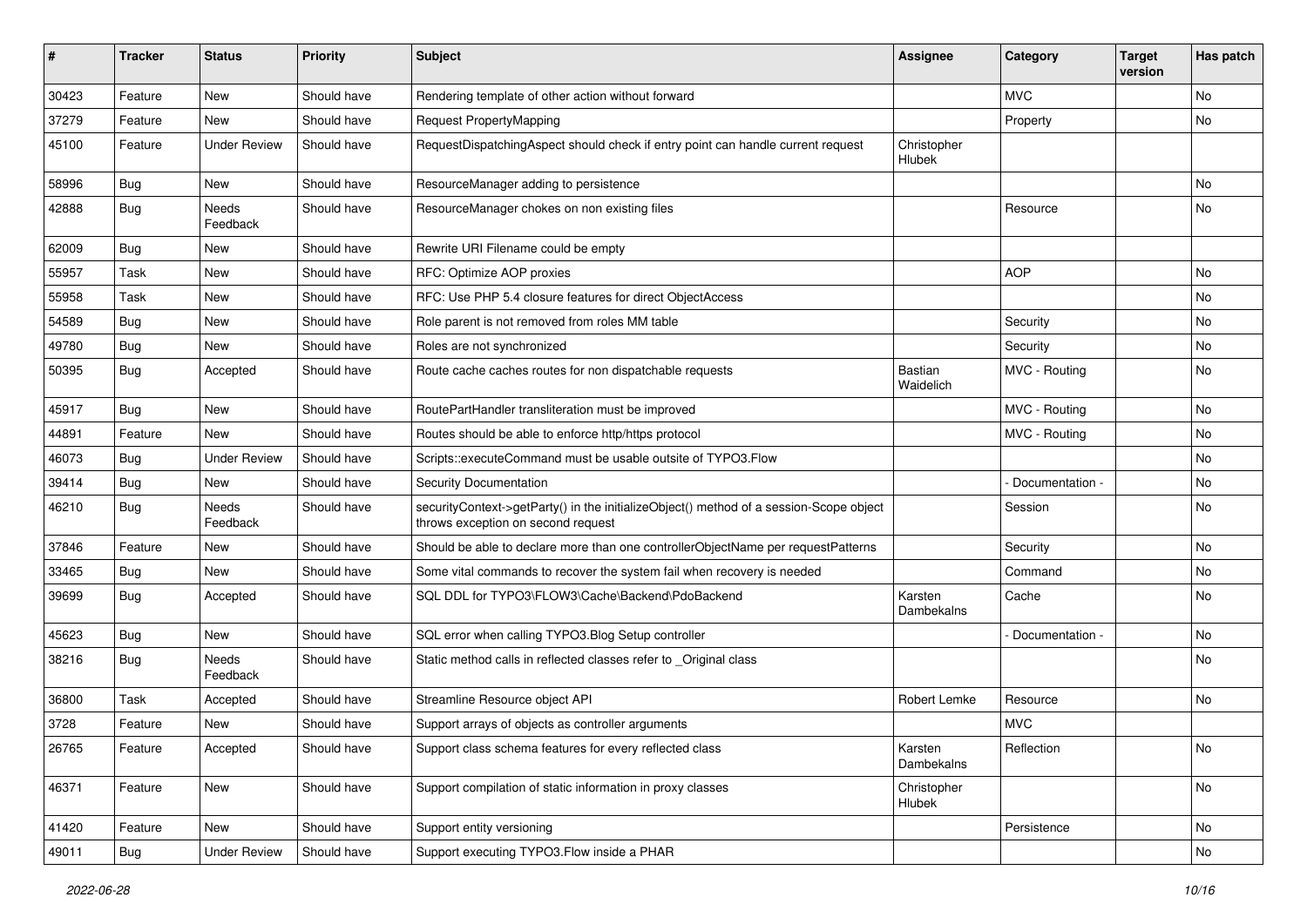| #     | <b>Tracker</b> | <b>Status</b>       | <b>Priority</b> | <b>Subject</b>                                                                                                       | Assignee                     | Category                  | <b>Target</b><br>version | Has patch |
|-------|----------------|---------------------|-----------------|----------------------------------------------------------------------------------------------------------------------|------------------------------|---------------------------|--------------------------|-----------|
| 9313  | Feature        | <b>New</b>          | Should have     | Support for currencies                                                                                               |                              | 118n                      |                          | <b>No</b> |
| 32106 | Feature        | Accepted            | Should have     | Support for Object source in PropertyMapper                                                                          |                              | Property                  |                          | Yes       |
| 56556 | Feature        | <b>New</b>          | Should have     | support has Property and is Property                                                                                 |                              |                           |                          | No        |
| 48657 | Feature        | <b>Under Review</b> | Should have     | support HTTP_RANGE                                                                                                   |                              |                           |                          | No        |
| 47273 | Feature        | <b>New</b>          | Should have     | Support mapping properties with differing types for setter and property                                              |                              | Property                  |                          | <b>No</b> |
| 3153  | Feature        | New                 | Should have     | Support of action based filter rules defined by annotation.                                                          |                              | <b>MVC</b>                |                          |           |
| 51676 | Feature        | <b>Under Review</b> | Should have     | Support of symlinks for Resources                                                                                    |                              | Resource                  |                          | No        |
| 30258 | Feature        | <b>New</b>          | Should have     | Support optional package dependencies                                                                                |                              |                           |                          |           |
| 56916 | Feature        | New                 | Should have     | Support PATCH request method as of RFC5789                                                                           |                              | Http                      |                          | <b>No</b> |
| 4146  | Feature        | Accepted            | Should have     | Support typed parameters for validation                                                                              | Karsten<br>Dambekalns        | Validation                |                          |           |
| 45409 | Feature        | <b>New</b>          | Should have     | Support validation of abstract nested properties                                                                     |                              | Validation                |                          | <b>No</b> |
| 3588  | Feature        | Accepted            | Should have     | Support value objects in the Object Factory                                                                          | <b>Robert Lemke</b>          | Object                    |                          |           |
| 54744 | Bug            | New                 | Should have     | System.log contains many NOTICE Flow The argument "workspace" declared in<br>pointcut does not exist in method TYPO3 |                              | Log                       |                          | No        |
| 1856  | Feature        | <b>New</b>          | Should have     | The Package Manager checks dependencies between packages on each activation,<br>deactivation                         | Christopher<br><b>Hlubek</b> | Package                   |                          |           |
| 52280 | Task           | <b>Under Review</b> | Should have     | Throw Exception if there is an array in PSR-0 autoload                                                               |                              |                           |                          | Yes       |
| 33018 | Feature        | New                 | Should have     | Translator should support override of labels from other packages                                                     |                              | 118n                      |                          | No        |
| 53350 | <b>Bug</b>     | Accepted            | Should have     | Trying to create a Link in an Template in CLI Context should provide a helpful<br>exception                          | Bastian<br>Waidelich         | MVC - Routing             |                          | <b>No</b> |
| 59747 | <b>Bug</b>     | <b>New</b>          | Should have     | TYPO3\Flow\Error\Exception thrown in file ErrorHandler.php                                                           |                              |                           |                          | <b>No</b> |
| 59049 | <b>Bug</b>     | <b>New</b>          | Should have     | TYPO3\Flow\Error\Exception thrown in file ErrorHandler.php                                                           |                              | Error Handler<br>Report - |                          | No        |
| 58852 | <b>Bug</b>     | <b>New</b>          | Should have     | TYPO3\Flow\Security\Exception\AccessDeniedException should clarify which action<br>fails to execute                  |                              | Security                  |                          | <b>No</b> |
| 45405 | <b>Bug</b>     | Accepted            | Should have     | Uncaught Exception in DynamicRoutePart                                                                               | Bastian<br>Waidelich         | MVC - Routing             |                          | No        |
| 43572 | Feature        | <b>New</b>          | Should have     | Uri should support manipulation of query arguments                                                                   |                              |                           |                          | <b>No</b> |
| 37316 | Bug            | <b>New</b>          | Should have     | Use findBestMatchingLocale instead of getDefaultLocale?                                                              |                              | Validation                |                          | No        |
| 25988 | Bug            | New                 | Should have     | Useless proxies are built for some classes                                                                           |                              | Object                    |                          |           |
| 59357 | <b>Bug</b>     | New                 | Should have     | Using the PackageManager directly instead of the Interface results in unexpected<br>behavior                         |                              |                           |                          | No        |
| 46011 | Task           | <b>New</b>          | Should have     | Validate annotation with missing type should throw useful error                                                      |                              | Validation                |                          | <b>No</b> |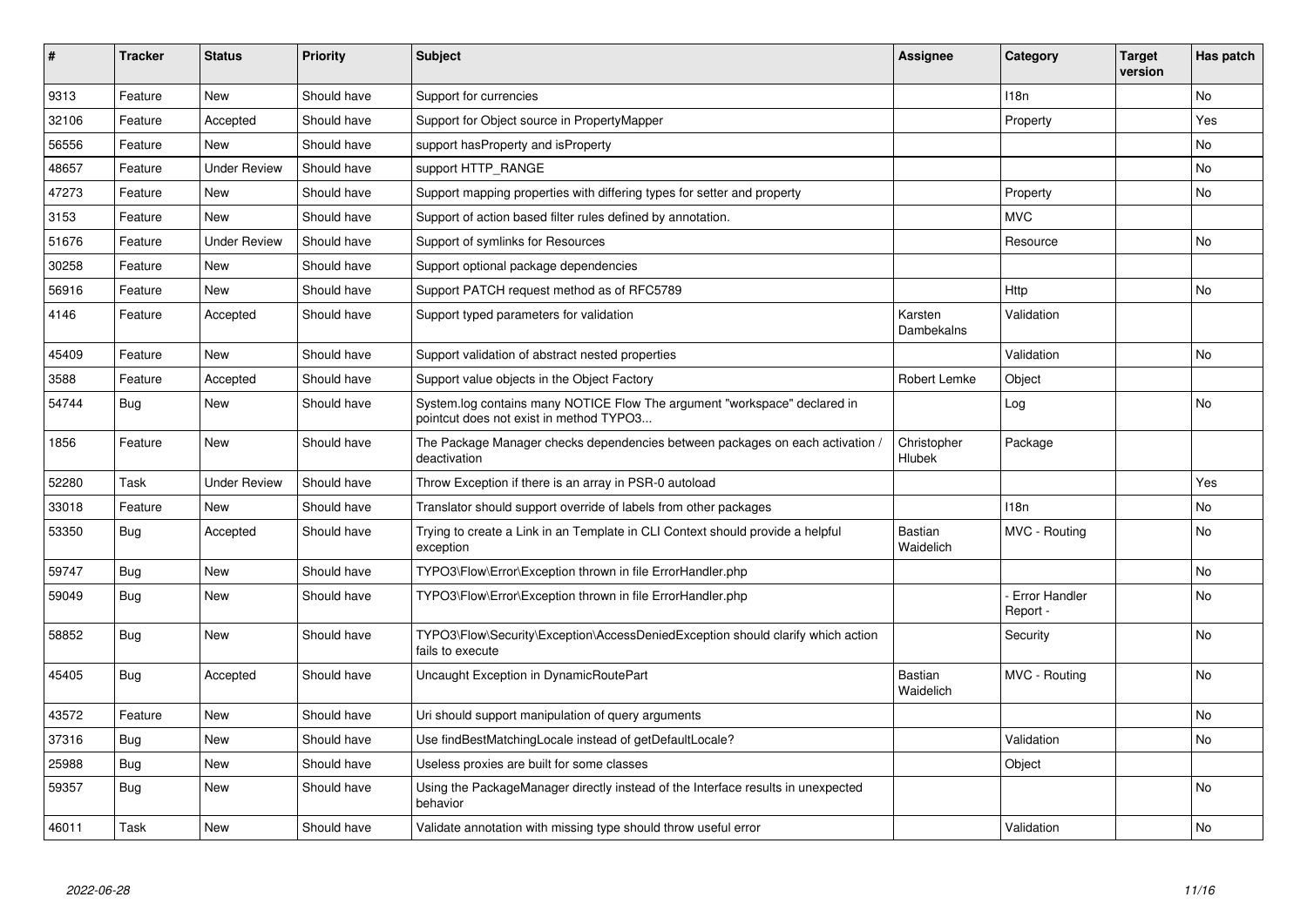| #     | Tracker    | <b>Status</b>            | <b>Priority</b> | <b>Subject</b>                                                                                            | <b>Assignee</b>       | Category          | <b>Target</b><br>version | Has patch |
|-------|------------|--------------------------|-----------------|-----------------------------------------------------------------------------------------------------------|-----------------------|-------------------|--------------------------|-----------|
| 28399 | Feature    | <b>Needs</b><br>Feedback | Should have     | Validation message and code should be configurable for bundled validators                                 |                       | Validation        |                          | No        |
| 37564 | Bug        | New                      | Should have     | Validation of Parent Object containing properties of type ManyToOne and<br>ManyToMany to same Target      |                       | Validation        |                          | No.       |
| 31261 | Feature    | New                      | Should have     | Virtual objects - generate proxy classes for interfaces                                                   |                       | Object            |                          | No        |
| 47951 | Feature    | <b>New</b>               | Should have     | Warn if persistence stack is not empty at the end of a get-request                                        |                       | Persistence       |                          | <b>No</b> |
| 43993 | Task       | New                      | Should have     | Warn when no migrations are found at all during doctrine: migrate                                         |                       | Persistence       |                          | No        |
| 37405 | Feature    | <b>Under Review</b>      | Should have     | When changing a property wich is used in routing the Link-VH should direkt to the<br>new properties value |                       | MVC - Routing     |                          | No        |
| 8464  | Feature    | New                      | Should have     | Write settings using the ConfigurationManager                                                             |                       | Configuration     |                          | No.       |
| 57796 | Bug        | New                      | Should have     | XLIFF Fails if $id ==$ nodedata                                                                           |                       |                   |                          | No        |
| 46318 | Feature    | New                      | Should have     | [caching framework] Extend cache interface to handle multiple entries                                     |                       | Cache             |                          | No        |
| 39674 | <b>Bug</b> | New                      | Should have     | \TYPO3\FLOW3\var dump behaves weird in controller actions doing return                                    |                       | <b>MVC</b>        |                          | No        |
| 46425 | Task       | <b>Under Review</b>      | Should have     | DI proxy classes use raw reflection instead of RelfectionService                                          | Christian Müller      | Core              | 2.0.1                    | <b>No</b> |
| 42465 | Task       | New                      | Should have     | Document i18n settings                                                                                    |                       | - Documentation - | 2.0.1                    | No        |
| 44148 | <b>Bug</b> | New                      | Should have     | Documentation for executeCommand() needs clarification                                                    |                       |                   | 2.0.1                    | <b>No</b> |
| 47487 | Bug        | New                      | Should have     | Functional test classes in package without classes are not compiled                                       |                       | Core              | 2.0.1                    | No        |
| 47950 | <b>Bug</b> | <b>New</b>               | Should have     | import of remote resources                                                                                |                       | Resource          | 2.0.1                    | No.       |
| 43541 | Bug        | New                      | Should have     | Incomplete classes path detection for PSR-0                                                               |                       | Core              | 2.0.1                    | No        |
| 43190 | Bug        | Accepted                 | Should have     | Misleading exception message for incompatible database structure                                          | Karsten<br>Dambekalns | Persistence       | 2.0.1                    | No        |
| 47325 | <b>Bug</b> | <b>Under Review</b>      | Should have     | ReflectionData and classSchema caches need not be freezable                                               |                       | Reflection        | 2.0.1                    | <b>No</b> |
| 47858 | Bug        | Needs<br>Feedback        | Should have     | Remove .htaccess from Composer Installer Essentials                                                       | Christopher<br>Hlubek | Package           | 2.0.1                    | No        |
| 44184 | Bug        | New                      | Should have     | Request arguments are not merged correctly for single object actions                                      |                       | <b>MVC</b>        | 2.0.1                    | No        |
| 44186 | <b>Bug</b> | New                      | Should have     | Request does not accept custom Content-Type                                                               |                       | <b>MVC</b>        | 2.0.1                    | No        |
| 44203 | Bug        | Needs<br>Feedback        | Should have     | Session implementation is still racy                                                                      | Robert Lemke          | Session           | 2.0.1                    | No.       |
| 44361 | <b>Bug</b> | New                      | Should have     | TYPO3\Flow\I18n\Formatter\DatetimeFormatter - caching DATETIME type                                       |                       | 118n              | 2.0.1                    | <b>No</b> |
| 39096 | <b>Bug</b> | New                      | Should have     | Unnecessary compile invoked in non production context?                                                    |                       | Core              | 2.0.1                    | No        |
| 44185 | Bug        | New                      | Should have     | XML body always need a root node                                                                          |                       | <b>MVC</b>        | 2.0.1                    | No        |
| 58927 | <b>Bug</b> | New                      | Should have     | Overlapping ressouce definitions in Policy.yaml resolved incorrectly                                      |                       | Security          | 2.1                      | No        |
| 58153 | Bug        | New                      | Should have     | Session - Scope, Property with interface annotation fails at wakeup                                       |                       | AOP               | 2.1                      | No        |
| 58579 | Feature    | New                      | Should have     | Adding own environment constants to Flow                                                                  |                       |                   | 2.x                      | No        |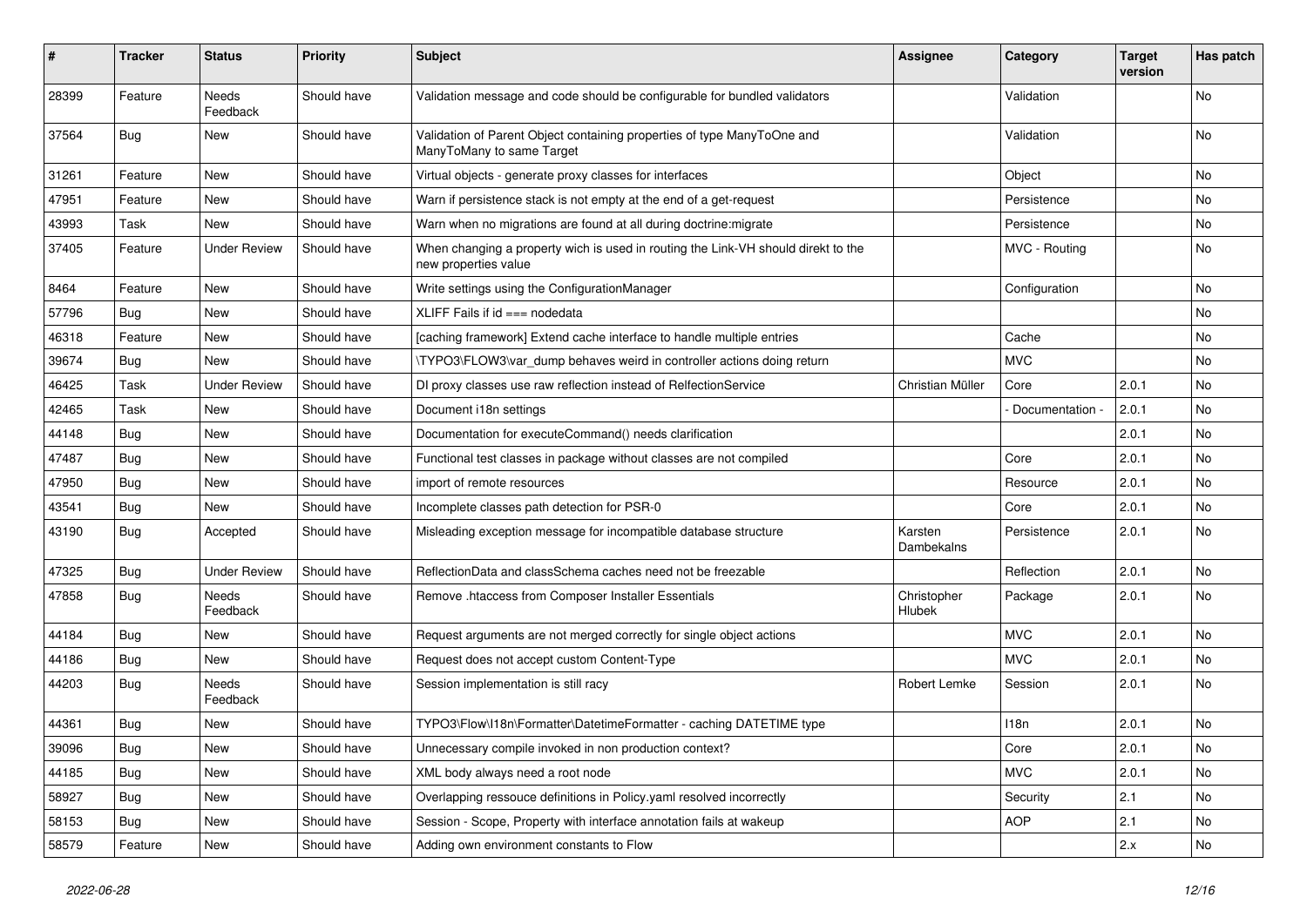| #     | <b>Tracker</b>   | <b>Status</b>            | <b>Priority</b> | <b>Subject</b>                                                                                          | <b>Assignee</b>       | Category                         | <b>Target</b><br>version | Has patch |
|-------|------------------|--------------------------|-----------------|---------------------------------------------------------------------------------------------------------|-----------------------|----------------------------------|--------------------------|-----------|
| 51847 | <b>Bug</b>       | <b>New</b>               | Should have     | Overiding controller actions with other required parameter sets results in fatal error.                 |                       | Reflection                       | 2.x                      | <b>No</b> |
| 57374 | Bug              | <b>New</b>               | Should have     | Persisted entities saved in session are not resolved                                                    |                       | Session                          | 2.x                      | No        |
| 62292 | Major<br>Feature | <b>New</b>               | Should have     | Support for entity translation                                                                          |                       | 118n                             | 2.x                      | <b>No</b> |
| 39791 | Bug              | <b>New</b>               | Must have       | Reflection data of old aspect is not removed                                                            |                       | Reflection                       | 1.1.1                    | <b>No</b> |
| 59878 | Bug              | <b>New</b>               | Must have       | TYPO3\Flow\Core\Booting\Exception\SubProcessException thrown in file Scripts.php                        |                       | <b>Error Handler</b><br>Report - | 1.1.1                    | <b>No</b> |
| 35720 | Bug              | <b>New</b>               | Must have       | Access denied Exception for widget links to actions with a policy                                       |                       | Security                         |                          | <b>No</b> |
| 33055 | <b>Bug</b>       | <b>New</b>               | Must have       | AccessDeniedException instead of WebRedirect                                                            |                       | Security                         |                          | <b>No</b> |
| 38980 | Bug              | New                      | Must have       | ActionController: behavior of required arguments is not consistent                                      |                       | Validation                       |                          | No        |
| 27379 | Bug              | <b>Needs</b><br>Feedback | Must have       | add check to clear the database at tearDown in testing                                                  |                       |                                  |                          | <b>No</b> |
| 31500 | Bug              | <b>Under Review</b>      | Must have       | Argument validation for CLI requests is not done                                                        | Karsten<br>Dambekalns | Validation                       |                          | No        |
| 2974  | <b>Bug</b>       | <b>New</b>               | Must have       | Aspect / Proxy Cache is not emptied automatically if an interface used for introduction<br>was modified | <b>Robert Lemke</b>   | <b>AOP</b>                       |                          |           |
| 1785  | Feature          | <b>New</b>               | Must have       | Automatic garbage collection for expired cache entries                                                  |                       | Cache                            |                          |           |
| 42520 | Bug              | <b>New</b>               | Must have       | Cache must be flushed globally for package state changes                                                |                       | Core                             |                          | No        |
| 58622 | Feature          | <b>New</b>               | Must have       | Clearer Exception: Array to string conversion                                                           |                       | Core                             |                          | No        |
| 43621 | <b>Bug</b>       | <b>Under Review</b>      | Must have       | Composer installer overwrites Settings.yaml.example                                                     | Karsten<br>Dambekalns |                                  |                          | <b>No</b> |
| 3755  | Task             | <b>New</b>               | Must have       | Concurrency stress testing and cache mechanism                                                          |                       | - Testing <sub>'</sub>           |                          |           |
| 31210 | Bug              | <b>New</b>               | Must have       | constructor of proxy class not compatible with interfaces defening a constructor                        |                       | Object                           |                          | <b>No</b> |
| 42606 | <b>Bug</b>       | <b>New</b>               | Must have       | Content Security with nested objects                                                                    |                       | Security                         |                          | No        |
| 57541 | Bug              | <b>Under Review</b>      | Must have       | Content Security: operands work intrinsically differently in Rewrite and Manual check                   |                       | Security                         |                          | No        |
| 41148 | <b>Bug</b>       | <b>New</b>               | Must have       | Converting of ValueObjects                                                                              |                       |                                  |                          | No        |
| 47073 | Bug              | <b>New</b>               | Must have       | Cookie causes Error after Update                                                                        |                       | Http                             |                          | No        |
| 3580  | Feature          | <b>New</b>               | Must have       | Create an administration panel for the FLOW3 Development context                                        |                       | <b>MVC</b>                       |                          |           |
| 35831 | <b>Bug</b>       | <b>New</b>               | Must have       | Deleting or unpublishing of a resource deletes all published symlinks<br>(Web/ Resources/Persistent)    |                       |                                  |                          | No        |
| 50115 | Feature          | <b>Under Review</b>      | Must have       | During the policy loading, we need to take care if class exist                                          | Dominique Feyer       | Security                         |                          | Yes       |
| 37212 | Feature          | Accepted                 | Must have       | Edge Side Includes (ESI)                                                                                | Robert Lemke          | Http                             |                          | No        |
| 55870 | Feature          | <b>New</b>               | Must have       | Enhance f:form.textfield or add a f:form.datefield VH with enhanced validation and<br>propertymapping   | Christian Müller      |                                  |                          | <b>No</b> |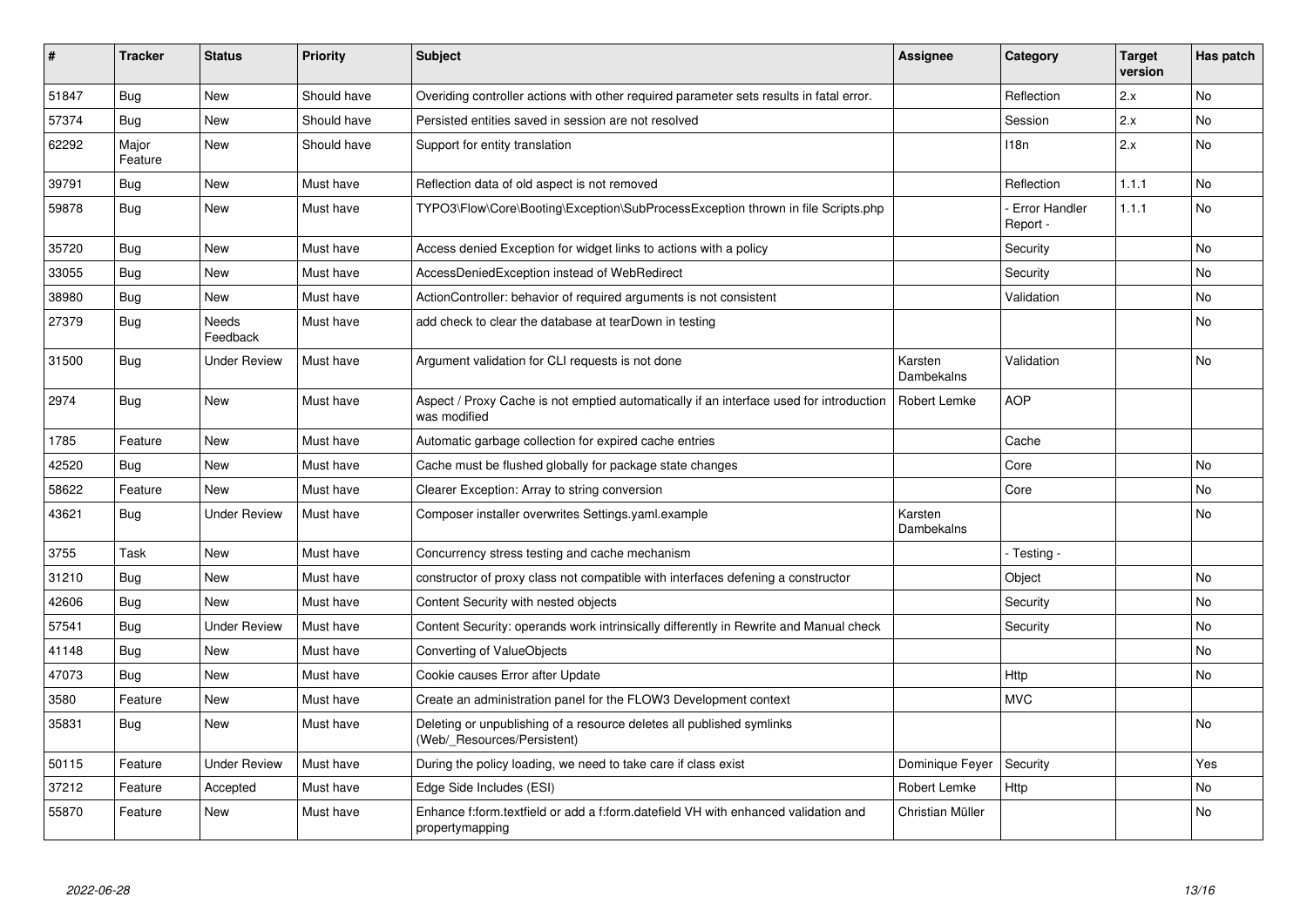| #     | <b>Tracker</b> | <b>Status</b>            | <b>Priority</b> | <b>Subject</b>                                                                                                                                          | <b>Assignee</b>       | Category        | <b>Target</b><br>version | Has patch |
|-------|----------------|--------------------------|-----------------|---------------------------------------------------------------------------------------------------------------------------------------------------------|-----------------------|-----------------|--------------------------|-----------|
| 33024 | <b>Bug</b>     | Accepted                 | Must have       | Exception when validating a float in a Model with the Number validator                                                                                  | Karsten<br>Dambekalns | 118n            |                          | No        |
| 58975 | <b>Bug</b>     | New                      | Must have       | Fix command for Linux in Qucikstart documentation                                                                                                       |                       | Documentation - |                          | No        |
| 56856 | <b>Bug</b>     | <b>Under Review</b>      | Must have       | Fix StandardView Template                                                                                                                               |                       |                 |                          | No        |
| 55937 | Bug            | New                      | Must have       | FlashMessage queue is lost                                                                                                                              |                       | Session         |                          | No        |
| 56544 | <b>Bug</b>     | New                      | Must have       | FLOW Exception on tar package inclusion via composer                                                                                                    |                       | Core            |                          | No.       |
| 30424 | <b>Bug</b>     | New                      | Must have       | Forward object arguments with changes                                                                                                                   |                       | <b>MVC</b>      |                          |           |
| 37352 | <b>Bug</b>     | <b>Under Review</b>      | Must have       | generateValueHash() should use getIdentifierByObject()                                                                                                  | Karsten<br>Dambekalns | Persistence     |                          | No        |
| 32105 | Bug            | New                      | Must have       | Ignore Validation ignored if ACL is set for this controller action                                                                                      |                       | Security        |                          | No        |
| 38065 | Feature        | <b>New</b>               | Must have       | Implement content security for DQL queries                                                                                                              | Andreas Förthner      | Security        |                          | No        |
| 46120 | <b>Bug</b>     | <b>New</b>               | Must have       | Important step missing in the installation chapter                                                                                                      |                       | Documentation - |                          | No        |
| 37571 | Bug            | New                      | Must have       | Inherited proxies fail when implementing clone                                                                                                          |                       | <b>AOP</b>      |                          | No        |
| 58494 | <b>Bug</b>     | <b>Needs</b><br>Feedback | Must have       | Inifinite redirects if index.php presents in URI                                                                                                        | Bastian<br>Waidelich  | MVC - Routing   |                          | No        |
| 32425 | Bug            | Accepted                 | Must have       | IpAddressRange methods not completly implemented                                                                                                        | Karsten<br>Dambekalns | Security        |                          | Yes       |
| 46097 | <b>Bug</b>     | New                      | Must have       | Logged in user gets session of an other logged in user                                                                                                  | Robert Lemke          | Session         |                          | No        |
| 49373 | <b>Bug</b>     | New                      | Must have       | Methods policy with key "Controllers" is ignored                                                                                                        |                       | Security        |                          | No        |
| 40555 | Feature        | Accepted                 | Must have       | Missing command arguments parameter in Core\Booting\Scripts::executeCommand()                                                                           | Karsten<br>Dambekalns | Core            |                          | Yes       |
| 54451 | <b>Bug</b>     | New                      | Must have       | No functionality at Apache environments with suexec                                                                                                     |                       |                 |                          | No        |
| 54549 | <b>Bug</b>     | New                      | Must have       | PackageManager::createPackage is incompatible to PackageManagerInterface                                                                                |                       |                 |                          | No        |
| 56601 | <b>Bug</b>     | <b>Under Review</b>      | Must have       | PersistenceManager wrong handling of ORM\ld                                                                                                             |                       |                 |                          | No        |
| 6603  | Feature        | New                      | Must have       | Provide a policy management API                                                                                                                         | Andreas Förthner      | Security        |                          |           |
| 34879 | <b>Bug</b>     | Accepted                 | Must have       | Proxied object is not update()able                                                                                                                      | Karsten<br>Dambekalns | Persistence     |                          | No        |
| 44738 | Feature        | <b>New</b>               | Must have       | Re-Validation of argument's custom validators                                                                                                           |                       | Validation      |                          | No        |
| 10678 | <b>Bug</b>     | New                      | Must have       | ReflectionService doesn't reflect methods of child classes correctly when they get<br>reflected before their parent class in the initialization process |                       | Reflection      |                          |           |
| 49423 | Bug            | New                      | Must have       | Role name and packageKey are not accessible                                                                                                             |                       |                 |                          | No        |
| 32869 | Bug            | New                      | Must have       | Security config tokenClass doesnt throw exception if not found the class                                                                                |                       | Security        |                          | No        |
| 37227 | Bug            | On Hold                  | Must have       | securityContext->getParty is not available in widget context                                                                                            |                       | Session         |                          | No        |
| 44314 | Task           | Accepted                 | Must have       | slightly file permissions for /Configuration/* and /Data/Persistent/EncryptionKey                                                                       | Karsten<br>Dambekalns | Security        |                          | No        |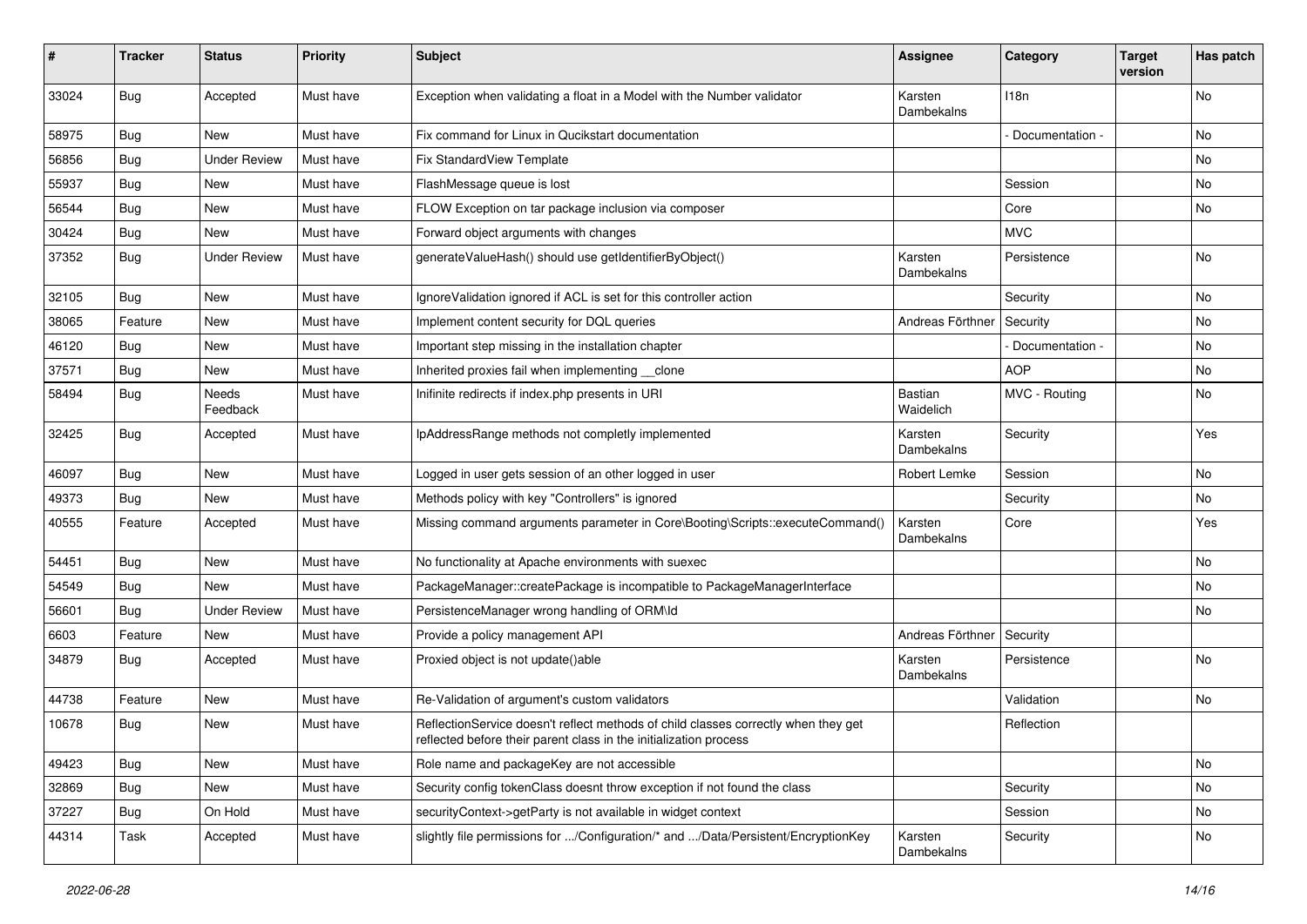| #     | <b>Tracker</b> | <b>Status</b>       | <b>Priority</b> | <b>Subject</b>                                                                                                          | <b>Assignee</b>       | Category          | <b>Target</b><br>version | Has patch |
|-------|----------------|---------------------|-----------------|-------------------------------------------------------------------------------------------------------------------------|-----------------------|-------------------|--------------------------|-----------|
| 11039 | Bug            | Needs<br>Feedback   | Must have       | Static object container injects properties to result of factory object                                                  |                       |                   |                          | <b>No</b> |
| 56744 | Feature        | New                 | Must have       | stay logged in                                                                                                          |                       |                   |                          | No        |
| 37473 | Bug            | <b>New</b>          | Must have       | Subsequent Exceptions related to Doctrine Entity Manager makes it snap shut                                             |                       | - Testing -       |                          | No        |
| 46689 | Bug            | New                 | Must have       | The new ClassLoader swallows Fatal Errors                                                                               | Marc Neuhaus          |                   |                          | No        |
| 45253 | Task           | Accepted            | Must have       | Throw exception in PointcutMethodNameFilter if given method's argument does not<br>match the actual method signature    | Christian Müller      | Security          |                          | No        |
| 3305  | Feature        | Accepted            | Must have       | Unmodified objects retrieved from a repository should not be validated in the<br>controller                             | Robert Lemke          | <b>MVC</b>        |                          | <b>No</b> |
| 35868 | Bug            | On Hold             | Must have       | Unstable condition in Utility\Environment                                                                               | Karsten<br>Dambekalns | Environment       |                          | No        |
| 45249 | Bug            | <b>New</b>          | Must have       | Update composer project-create command listing                                                                          |                       | Documentation -   |                          | <b>No</b> |
| 41496 | Bug            | New                 | Must have       | Upload identical Resources, deleting fails                                                                              |                       | Resource          |                          | No        |
| 32873 | Bug            | Accepted            | Must have       | Value changes for logged in account are not persisted due to session serialization                                      | Karsten<br>Dambekalns |                   |                          | No        |
| 29405 | Bug            | New                 | Must have       | When storing a new entity inside the session, it will be fully serialized instead of just<br>the reference being stored |                       | Session           |                          |           |
| 51120 | Bug            | New                 | Must have       | \TYPO3\Flow\Core\Booting::buildSubprocessCommand - wrong command if passed<br>more than one parameters                  |                       | Core              |                          | <b>No</b> |
| 48093 | Bug            | New                 | Must have       | AbstractCompositeValidators memory consumption continuously grow                                                        |                       | Validation        | 2.0.1                    | Yes       |
| 32707 | <b>Bug</b>     | Accepted            | Must have       | <b>Bad Bad FileBackend</b>                                                                                              | Karsten<br>Dambekalns | Cache             | 2.0.1                    | No        |
| 51809 | Bug            | <b>Under Review</b> | Must have       | Commit "[BUGFIX] Published resources don't support symlinks" produces an fatal<br>error on Windows                      | Adrian Föder          | Core              | 2.0.1                    | <b>No</b> |
| 48898 | Bug            | New                 | Must have       | configuration for roles fails if one of Policy.yaml files contain empty "roles array"                                   | Christian Müller      | Security          | 2.0.1                    | <b>No</b> |
| 42601 | <b>Bug</b>     | <b>Under Review</b> | Must have       | Content Security: QOM rewriting is omitted if used in certain cases in an Action<br>Controller                          | Robert Lemke          | Security          | 2.0.1                    | No        |
| 27798 | Bug            | Accepted            | Must have       | CSRF protection not working for forms in a plugin                                                                       |                       | Security          | 2.0.1                    | No        |
| 46716 | Bug            | <b>New</b>          | Must have       | Empty class names in Dependencylnjection proxy code when using Caches /<br>Factory-created dependencies                 |                       | Object            | 2.0.1                    | <b>No</b> |
| 47331 | Bug            | Accepted            | Must have       | ObjectManager shutdown with Dependency Injection Proxy causes fatal errors                                              |                       | Object            | 2.0.1                    | No        |
| 42101 | <b>Bug</b>     | New                 | Must have       | Proxyclasses are not rebuild in Development context unless cache is empty                                               |                       | Object            | 2.0.1                    | No        |
| 45041 | <b>Bug</b>     | New                 | Must have       | Set file permissions doesnt work                                                                                        |                       | Command           | 2.0.1                    | No        |
| 40854 | Task           | New                 | Must have       | Update security documentation (authentication in 1.2)                                                                   |                       | - Documentation - | 2.0.1                    | No        |
| 54046 | Bug            | New                 | Must have       | Removal of ValueObjects from a ManyToMany relationship is not possible                                                  |                       | Persistence       | 2.1                      | No        |
| 56639 | Feature        | New                 | Must have       | Implement "getPrivateStorageUriByResource()" for recieving (image-) file URIs                                           | Robert Lemke          |                   | 2.x                      |           |